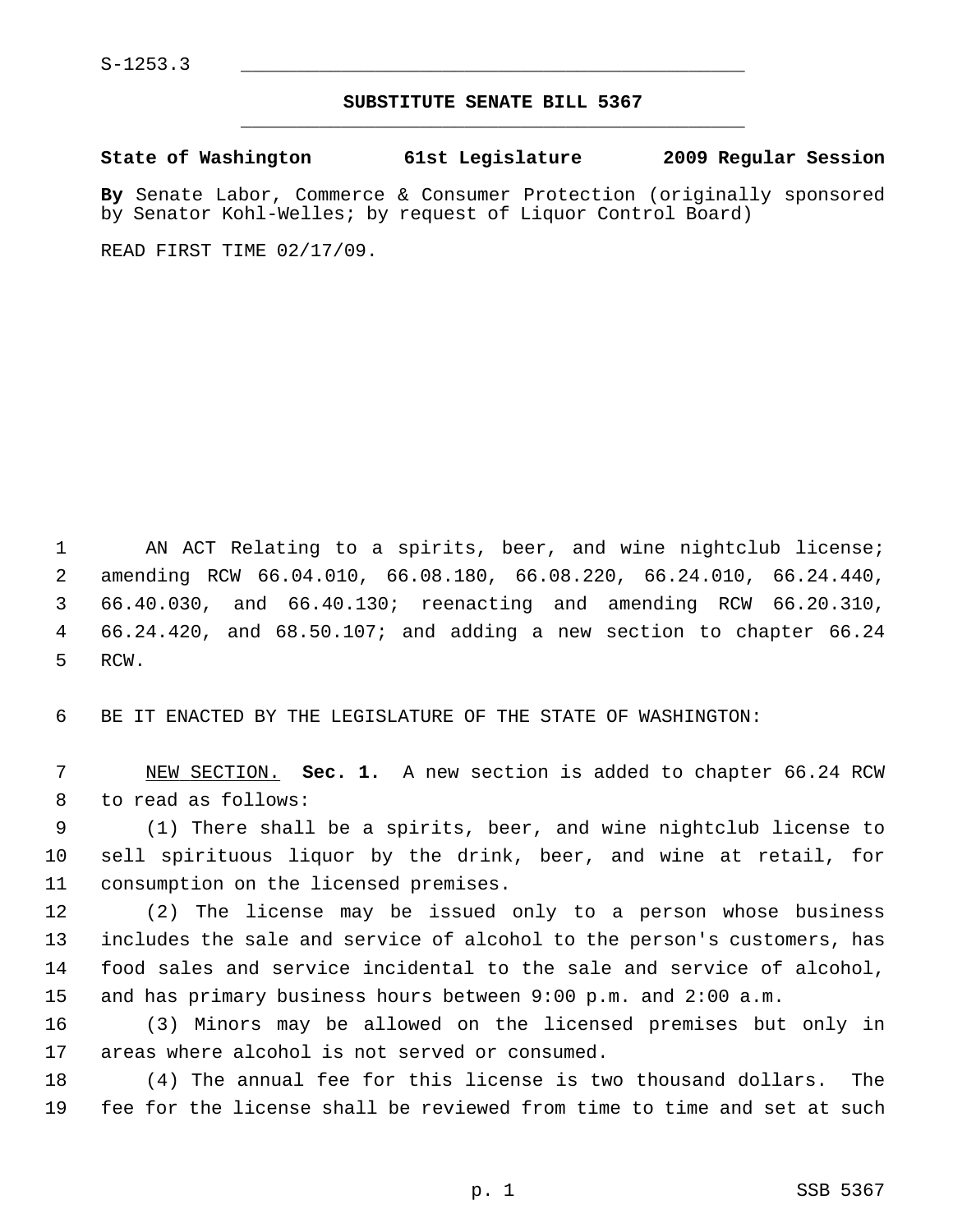1 a level sufficient to defray the cost of licensing and enforcing this 2 licensing program. The fee shall be fixed by rule adopted by the board 3 in accordance with the provisions of the administrative procedure act, 4 chapter 34.05 RCW.

 5 (5) Local governments may petition the board to request that 6 further restrictions be imposed on a spirits, beer, and wine nightclub 7 license in the interest of public safety. Examples of further 8 restrictions a local government may request are: No minors allowed on 9 the entire premises, submitting a security plan, or signing a good 10 neighbor agreement with the local government.

11 (6) The total number of spirts, beer, and wine nightclub licenses 12 are subject to the requirements of RCW 66.24.420(4). However, the 13 board shall refuse a spirits, beer, and wine nightclub license to any 14 applicant if the board determines that the spirits, beer, and wine 15 nightclub licenses already granted for the particular locality are 16 adequate for the reasonable needs of the community.

17 (7) The board may adopt rules to implement this section.

18 **Sec. 2.** RCW 66.04.010 and 2008 c 94 s 4 are each amended to read 19 as follows:

20 In this title, unless the context otherwise requires:

21 (1) "Alcohol" is that substance known as ethyl alcohol, hydrated 22 oxide of ethyl, or spirit of wine, which is commonly produced by the 23 fermentation or distillation of grain, starch, molasses, or sugar, or 24 other substances including all dilutions and mixtures of this 25 substance. The term "alcohol" does not include alcohol in the 26 possession of a manufacturer or distiller of alcohol fuel, as described 27 in RCW 66.12.130, which is intended to be denatured and used as a fuel 28 for use in motor vehicles, farm implements, and machines or implements 29 of husbandry.

30 (2) "Authorized representative" means a person who:

31 (a) Is required to have a federal basic permit issued pursuant to 32 the federal alcohol administration act, 27 U.S.C. Sec. 204;

33 (b) Has its business located in the United States outside of the 34 state of Washington;

35 (c) Acquires ownership of beer or wine for transportation into and 36 resale in the state of Washington; and which beer or wine is produced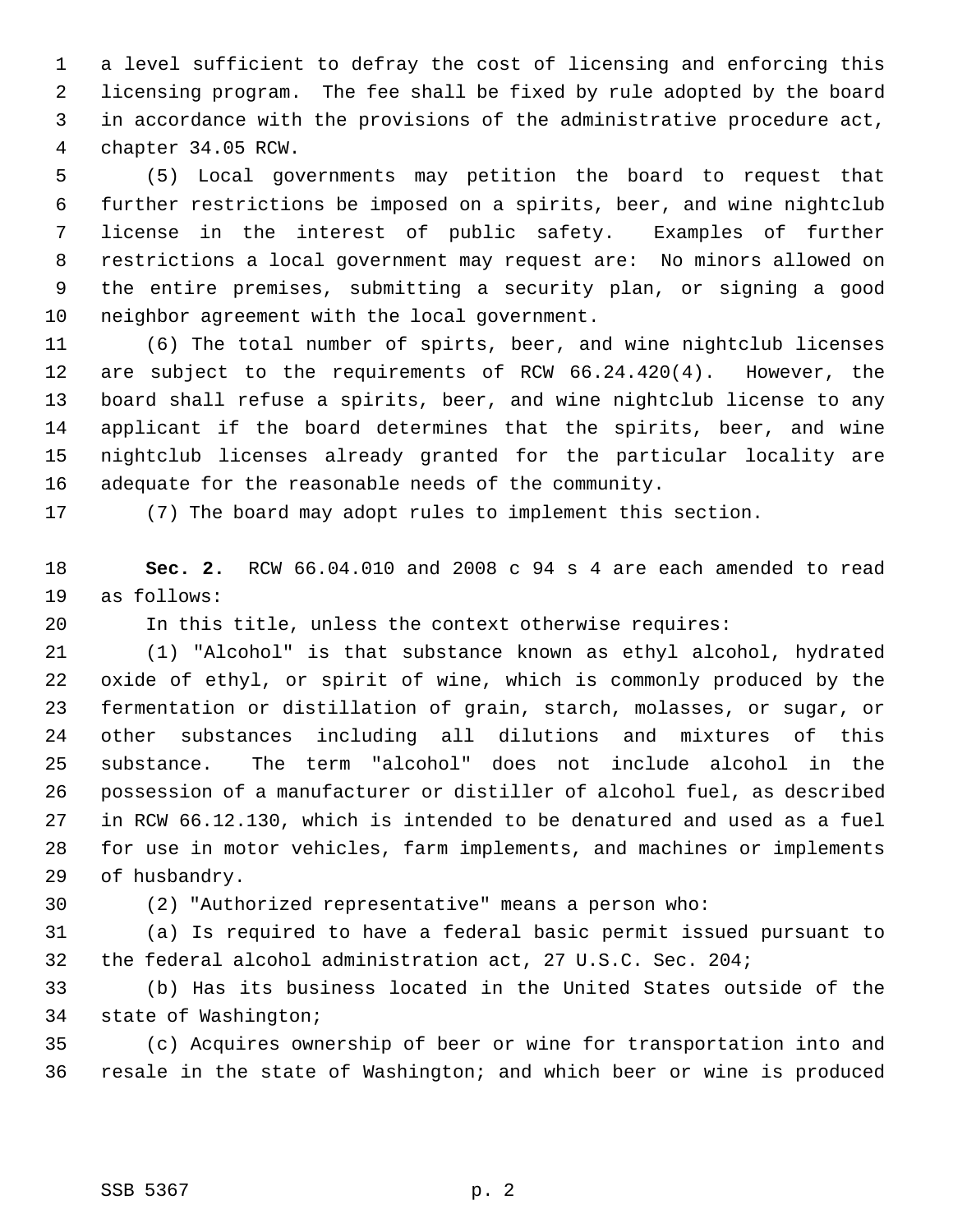1 anywhere outside Washington by a brewery or winery which does not hold 2 a certificate of approval issued by the board; and

 3 (d) Is appointed by the brewery or winery referenced in (c) of this 4 subsection as its exclusive authorized representative for marketing and 5 selling its products within the United States in accordance with a 6 written agreement between the authorized representative and such 7 brewery or winery pursuant to this title. The board may waive the 8 requirement for the written agreement of exclusivity in situations 9 consistent with the normal marketing practices of certain products, 10 such as classified growths.

11 (3) "Beer" means any malt beverage, flavored malt beverage, or malt 12 liquor as these terms are defined in this chapter.

13 (4) "Beer distributor" means a person who buys beer from a domestic 14 brewery, microbrewery, beer certificate of approval holder, or beer 15 importers, or who acquires foreign produced beer from a source outside 16 of the United States, for the purpose of selling the same pursuant to 17 this title, or who represents such brewer or brewery as agent.

18 (5) "Beer importer" means a person or business within Washington 19 who purchases beer from a beer certificate of approval holder or who 20 acquires foreign produced beer from a source outside of the United 21 States for the purpose of selling the same pursuant to this title.

22 (6) "Brewer" or "brewery" means any person engaged in the business 23 of manufacturing beer and malt liquor. Brewer includes a brand owner 24 of malt beverages who holds a brewer's notice with the federal bureau 25 of alcohol, tobacco, and firearms at a location outside the state and 26 whose malt beverage is contract-produced by a licensed in-state 27 brewery, and who may exercise within the state, under a domestic 28 brewery license, only the privileges of storing, selling to licensed 29 beer distributors, and exporting beer from the state.

30 (7) "Board" means the liquor control board, constituted under this 31 title.

32 (8) "Club" means an organization of persons, incorporated or 33 unincorporated, operated solely for fraternal, benevolent, educational, 34 athletic or social purposes, and not for pecuniary gain.

35 (9) "Confection" means a preparation of sugar, honey, or other 36 natural or artificial sweeteners in combination with chocolate, fruits, 37 nuts, dairy products, or flavorings, in the form of bars, drops, or 38 pieces.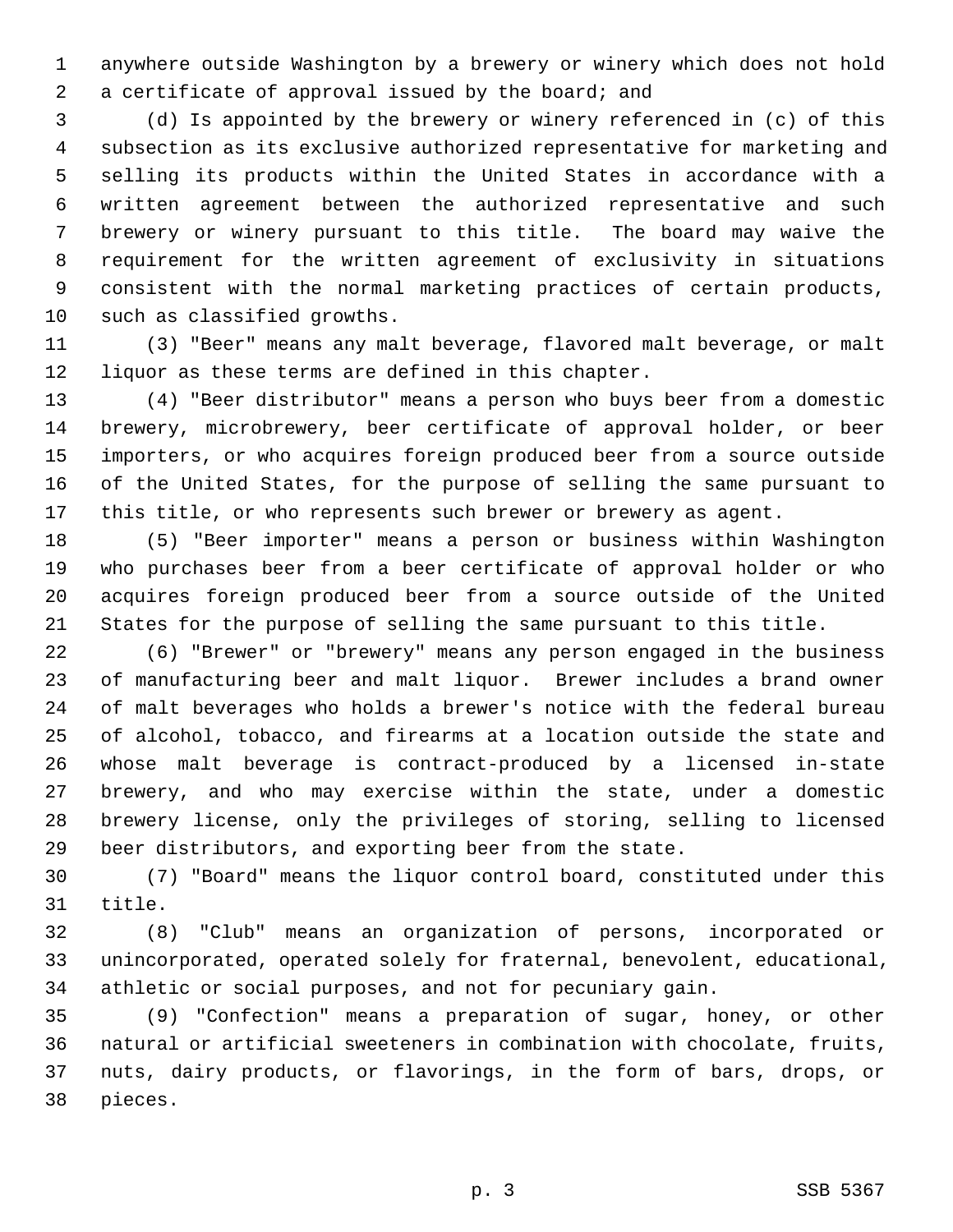1 (10) "Consume" includes the putting of liquor to any use, whether 2 by drinking or otherwise.

 3 (11) "Contract liquor store" means a business that sells liquor on 4 behalf of the board through a contract with a contract liquor store 5 manager.

 6 (12) "Craft distillery" means a distillery that pays the reduced 7 licensing fee under RCW 66.24.140.

 8 (13) "Dentist" means a practitioner of dentistry duly and regularly 9 licensed and engaged in the practice of his profession within the state 10 pursuant to chapter 18.32 RCW.

11 (14) "Distiller" means a person engaged in the business of 12 distilling spirits.

13 (15) "Domestic brewery" means a place where beer and malt liquor 14 are manufactured or produced by a brewer within the state.

15 (16) "Domestic winery" means a place where wines are manufactured 16 or produced within the state of Washington.

17 (17) "Druggist" means any person who holds a valid certificate and 18 is a registered pharmacist and is duly and regularly engaged in 19 carrying on the business of pharmaceutical chemistry pursuant to 20 chapter 18.64 RCW.

21 (18) "Drug store" means a place whose principal business is, the 22 sale of drugs, medicines and pharmaceutical preparations and maintains 23 a regular prescription department and employs a registered pharmacist 24 during all hours the drug store is open.

25 (19) "Employee" means any person employed by the board.

26 (20) "Flavored malt beverage" means:

27 (a) A malt beverage containing six percent or less alcohol by 28 volume to which flavoring or other added nonbeverage ingredients are 29 added that contain distilled spirits of not more than forty-nine 30 percent of the beverage's overall alcohol content; or

31 (b) A malt beverage containing more than six percent alcohol by 32 volume to which flavoring or other added nonbeverage ingredients are 33 added that contain distilled spirits of not more than one and one-half 34 percent of the beverage's overall alcohol content.

35 (21) "Fund" means 'liquor revolving fund.'

36 (22) "Hotel" means buildings, structures, and grounds, having 37 facilities for preparing, cooking, and serving food, that are kept, 38 used, maintained, advertised, or held out to the public to be a place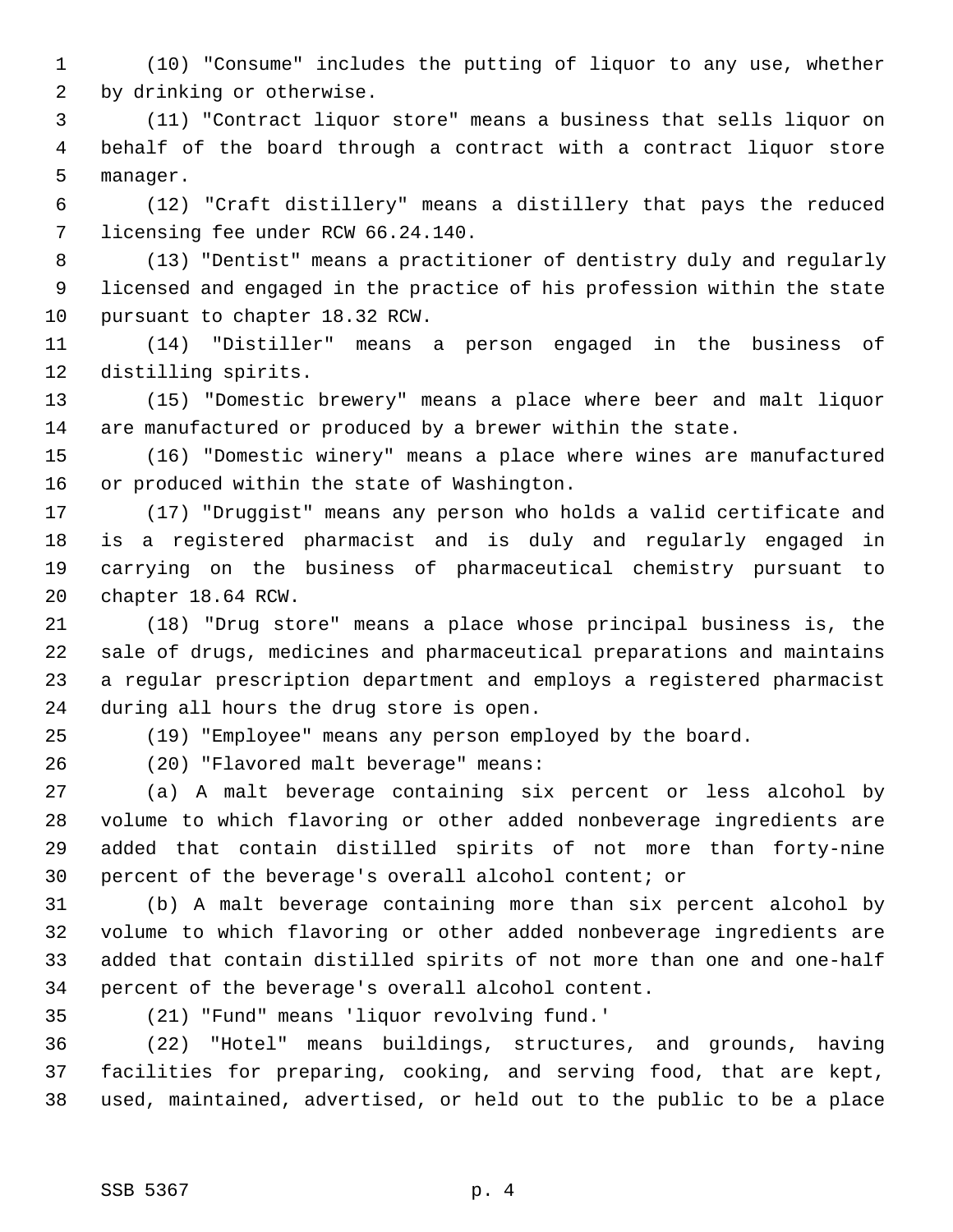1 where food is served and sleeping accommodations are offered for pay to 2 transient guests, in which twenty or more rooms are used for the 3 sleeping accommodation of such transient guests. The buildings, 4 structures, and grounds must be located on adjacent property either 5 owned or leased by the same person or persons.

 6 (23) "Importer" means a person who buys distilled spirits from a 7 distillery outside the state of Washington and imports such spirituous 8 liquor into the state for sale to the board or for export.

9 (24) "Imprisonment" means confinement in the county jail.

10 (25) "Liquor" includes the four varieties of liquor herein defined 11 (alcohol, spirits, wine and beer), and all fermented, spirituous, 12 vinous, or malt liquor, or combinations thereof, and mixed liquor, a 13 part of which is fermented, spirituous, vinous or malt liquor, or 14 otherwise intoxicating; and every liquid or solid or semisolid or other 15 substance, patented or not, containing alcohol, spirits, wine or beer, 16 and all drinks or drinkable liquids and all preparations or mixtures 17 capable of human consumption, and any liquid, semisolid, solid, or 18 other substance, which contains more than one percent of alcohol by 19 weight shall be conclusively deemed to be intoxicating. Liquor does 20 not include confections or food products that contain one percent or 21 less of alcohol by weight.

22 (26) "Manufacturer" means a person engaged in the preparation of 23 liquor for sale, in any form whatsoever.

24 (27) "Malt beverage" or "malt liquor" means any beverage such as 25 beer, ale, lager beer, stout, and porter obtained by the alcoholic 26 fermentation of an infusion or decoction of pure hops, or pure extract 27 of hops and pure barley malt or other wholesome grain or cereal in pure 28 water containing not more than eight percent of alcohol by weight, and 29 not less than one-half of one percent of alcohol by volume. For the 30 purposes of this title, any such beverage containing more than eight 31 percent of alcohol by weight shall be referred to as "strong beer."

32 (28) "Nightclub" means an establishment that provides entertainment and has as its primary source of revenue (a) the sale of alcohol for consumption on the premises, (b) cover charges, or (c) both, and has an occupancy load of one hundred or more.

36 (29) "Package" means any container or receptacle used for holding 37 liquor.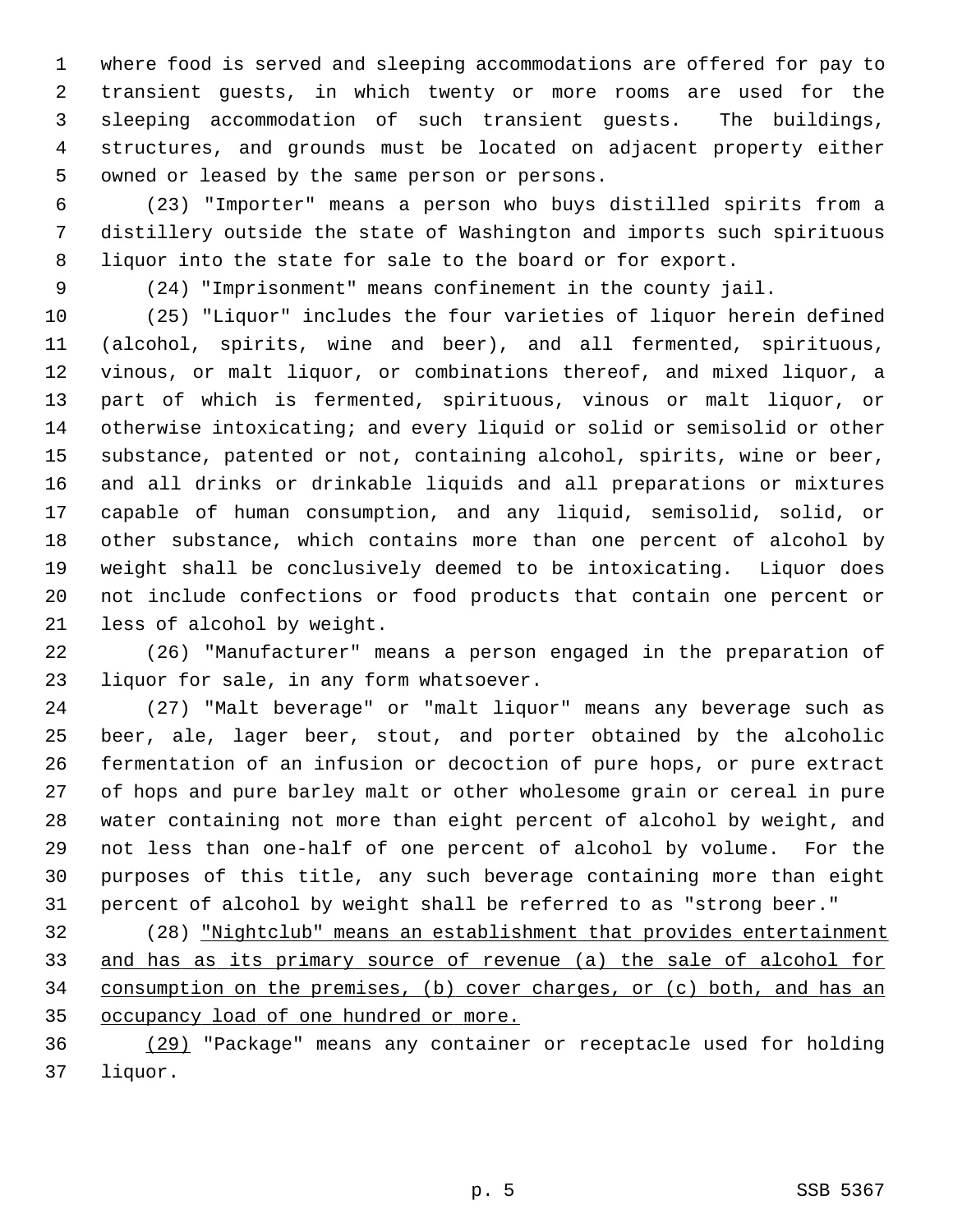1 (( $\left(\frac{29}{1}\right)$ ) (30) "Passenger vessel" means any boat, ship, vessel, 2 barge, or other floating craft of any kind carrying passengers for 3 compensation.

 4 (((30))) (31) "Permit" means a permit for the purchase of liquor 5 under this title.

6  $((+31))$   $(32)$  "Person" means an individual, copartnership, 7 association, or corporation.

8  $((+32))$  (33) "Physician" means a medical practitioner duly and 9 regularly licensed and engaged in the practice of his profession within 10 the state pursuant to chapter 18.71 RCW.

11 ((+33))) (34) "Prescription" means a memorandum signed by a 12 physician and given by him to a patient for the obtaining of liquor 13 pursuant to this title for medicinal purposes.

14  $((+34))$   $(35)$  "Public place" includes streets and alleys of 15 incorporated cities and towns; state or county or township highways or 16 roads; buildings and grounds used for school purposes; public dance 17 halls and grounds adjacent thereto; those parts of establishments where 18 beer may be sold under this title, soft drink establishments, public 19 buildings, public meeting halls, lobbies, halls and dining rooms of 20 hotels, restaurants, theatres, stores, garages and filling stations 21 which are open to and are generally used by the public and to which the 22 public is permitted to have unrestricted access; railroad trains, 23 stages, and other public conveyances of all kinds and character, and 24 the depots and waiting rooms used in conjunction therewith which are 25 open to unrestricted use and access by the public; publicly owned 26 bathing beaches, parks, and/or playgrounds; and all other places of 27 like or similar nature to which the general public has unrestricted 28 right of access, and which are generally used by the public.

29 ( $(\overline{35})$ ) (36) "Regulations" means regulations made by the board 30 under the powers conferred by this title.

31  $((+36))$   $(37)$  "Restaurant" means any establishment provided with 32 special space and accommodations where, in consideration of payment, 33 food, without lodgings, is habitually furnished to the public, not 34 including drug stores and soda fountains.

 $(35$   $((+37))$   $(38)$  "Sale" and "sell" include exchange, barter, and 36 traffic; and also include the selling or supplying or distributing, by 37 any means whatsoever, of liquor, or of any liquid known or described as 38 beer or by any name whatever commonly used to describe malt or brewed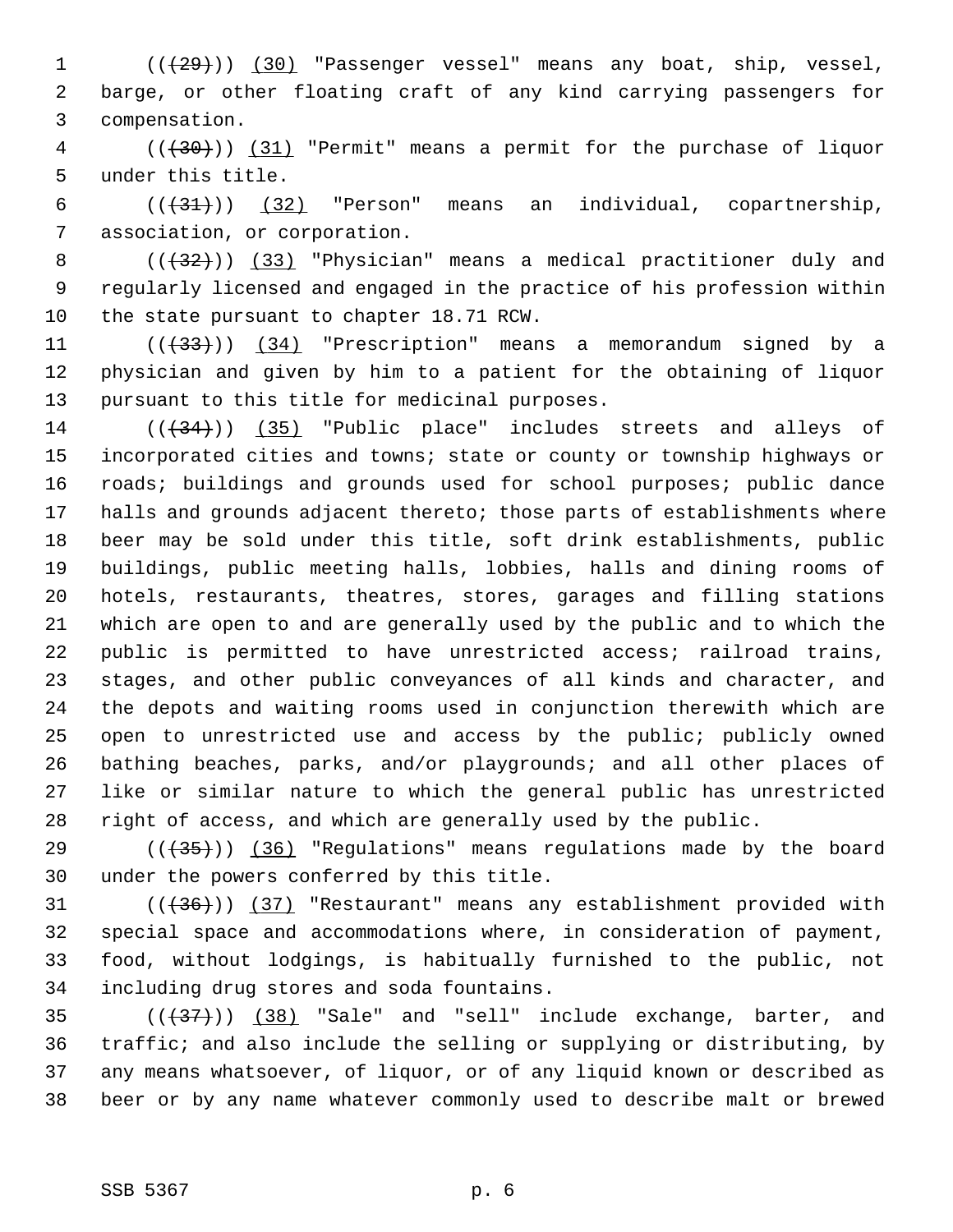1 liquor or of wine, by any person to any person; and also include a sale 2 or selling within the state to a foreign consignee or his agent in the 3 state. "Sale" and "sell" shall not include the giving, at no charge, 4 of a reasonable amount of liquor by a person not licensed by the board 5 to a person not licensed by the board, for personal use only. "Sale" 6 and "sell" also does not include a raffle authorized under RCW 7 9.46.0315: PROVIDED, That the nonprofit organization conducting the 8 raffle has obtained the appropriate permit from the board.

9  $((+38))$  (39) "Soda fountain" means a place especially equipped 10 with apparatus for the purpose of dispensing soft drinks, whether mixed 11 or otherwise.

 $12$  ( $(\overline{+39})$ ) (40) "Spirits" means any beverage which contains alcohol 13 obtained by distillation, except flavored malt beverages, but including 14 wines exceeding twenty-four percent of alcohol by volume.

15 (( $(40)$ )) (41) "Store" means a state liquor store established under 16 this title.

17 (((41))) (42) "Tavern" means any establishment with special space 18 and accommodation for sale by the glass and for consumption on the 19 premises, of beer, as herein defined.

20  $((+42))$   $(43)$  "Winery" means a business conducted by any person for 21 the manufacture of wine for sale, other than a domestic winery.

22  $((43))$   $(44)(a)$  "Wine" means any alcoholic beverage obtained by 23 fermentation of fruits (grapes, berries, apples, et cetera) or other 24 agricultural product containing sugar, to which any saccharine 25 substances may have been added before, during or after fermentation, 26 and containing not more than twenty-four percent of alcohol by volume, 27 including sweet wines fortified with wine spirits, such as port, 28 sherry, muscatel and angelica, not exceeding twenty-four percent of 29 alcohol by volume and not less than one-half of one percent of alcohol 30 by volume. For purposes of this title, any beverage containing no more 31 than fourteen percent of alcohol by volume when bottled or packaged by 32 the manufacturer shall be referred to as "table wine," and any beverage 33 containing alcohol in an amount more than fourteen percent by volume 34 when bottled or packaged by the manufacturer shall be referred to as 35 "fortified wine." However, "fortified wine" shall not include: (i) 36 Wines that are both sealed or capped by cork closure and aged two years 37 or more; and (ii) wines that contain more than fourteen percent alcohol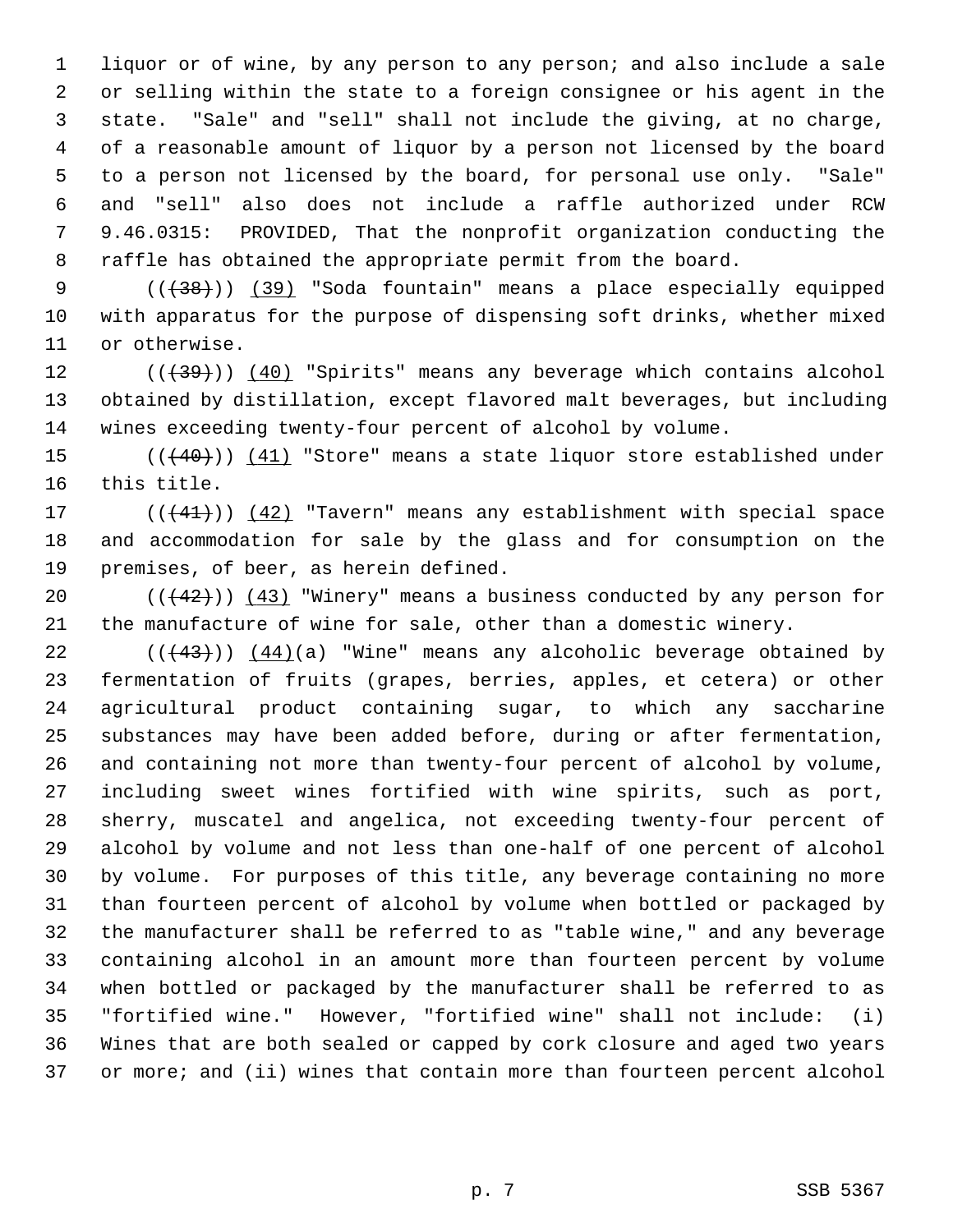1 by volume solely as a result of the natural fermentation process and 2 that have not been produced with the addition of wine spirits, brandy, 3 or alcohol.

 4 (b) This subsection shall not be interpreted to require that any 5 wine be labeled with the designation "table wine" or "fortified wine."

6  $((+44))$   $(45)$  "Wine distributor" means a person who buys wine from 7 a domestic winery, wine certificate of approval holder, or wine 8 importer, or who acquires foreign produced wine from a source outside 9 of the United States, for the purpose of selling the same not in 10 violation of this title, or who represents such vintner or winery as 11 agent.

12  $((45))$   $(46)$  "Wine importer" means a person or business within 13 Washington who purchases wine from a wine certificate of approval 14 holder or who acquires foreign produced wine from a source outside of 15 the United States for the purpose of selling the same pursuant to this 16 title.

17 **Sec. 3.** RCW 66.08.180 and 2007 c 370 s 14 are each amended to read 18 as follows:

19 Except as provided in RCW 66.24.290(1), moneys in the liquor 20 revolving fund shall be distributed by the board at least once every 21 three months in accordance with RCW 66.08.190, 66.08.200 and 66.08.210: 22 PROVIDED, That the board shall reserve from distribution such amount 23 not exceeding five hundred thousand dollars as may be necessary for the 24 proper administration of this title.

25 (1) All license fees, penalties, and forfeitures derived under 26 chapter 13, Laws of 1935 from spirits, beer, and wine restaurant; 27 spirits, beer, and wine private club; hotel; spirits, beer, and wine 28 nightclub; and sports entertainment facility licenses ((or spirits, 29 beer, and wine restaurant; spirits, beer, and wine private club; and 30 sports entertainment facility licensees)) shall every three months be 31 disbursed by the board as follows:

32 (a) Three hundred thousand dollars per biennium, to the death 33 investigations account for the state toxicology program pursuant to RCW 34 68.50.107; and

35 (b) Of the remaining funds:

36 (i) 6.06 percent to the University of Washington and 4.04 percent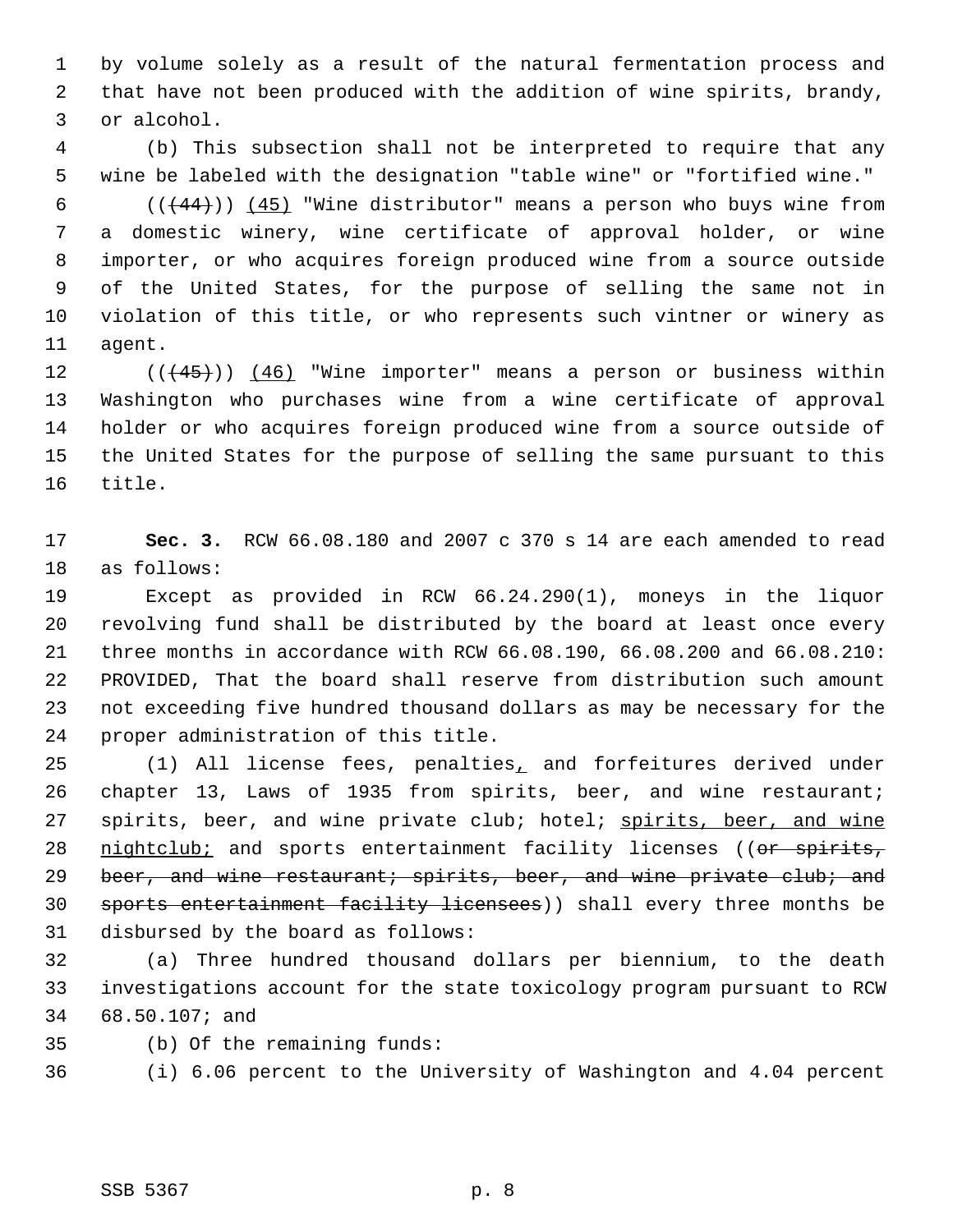1 to Washington State University for alcoholism and drug abuse research 2 and for the dissemination of such research; and

 3 (ii) 89.9 percent to the general fund to be used by the department 4 of social and health services solely to carry out the purposes of RCW 5 70.96A.050;

 6 (2) The first fifty-five dollars per license fee provided in RCW 7 66.24.320 and 66.24.330 up to a maximum of one hundred fifty thousand 8 dollars annually shall be disbursed every three months by the board to 9 the general fund to be used for juvenile alcohol and drug prevention 10 programs for kindergarten through third grade to be administered by the 11 superintendent of public instruction;

12 (3) Twenty percent of the remaining total amount derived from 13 license fees pursuant to RCW 66.24.320, 66.24.330, 66.24.350, and 14 66.24.360, shall be transferred to the general fund to be used by the 15 department of social and health services solely to carry out the 16 purposes of RCW 70.96A.050; and

17 (4) One-fourth cent per liter of the tax imposed by RCW 66.24.210 18 shall every three months be disbursed by the board to Washington State 19 University solely for wine and wine grape research, extension programs 20 related to wine and wine grape research, and resident instruction in 21 both wine grape production and the processing aspects of the wine 22 industry in accordance with RCW 28B.30.068. The director of financial 23 management shall prescribe suitable accounting procedures to ensure 24 that the funds transferred to the general fund to be used by the 25 department of social and health services and appropriated are 26 separately accounted for.

27 **Sec. 4.** RCW 66.08.220 and 2007 c 370 s 15 are each amended to read 28 as follows:

29 The board shall set aside in a separate account in the liquor 30 revolving fund an amount equal to ten percent of its gross sales of 31 liquor to spirits, beer, and wine restaurant; spirits, beer, and wine 32 private club; spirits, beer, and wine nightclub; hotel; and sports 33 entertainment facility licensees collected from these licensees 34 pursuant to the provisions of RCW 82.08.150, less the fifteen percent 35 discount provided for in RCW 66.24.440; and the moneys in said separate 36 account shall be distributed in accordance with the provisions of RCW 37 66.08.190, 66.08.200 and 66.08.210. No election unit in which the sale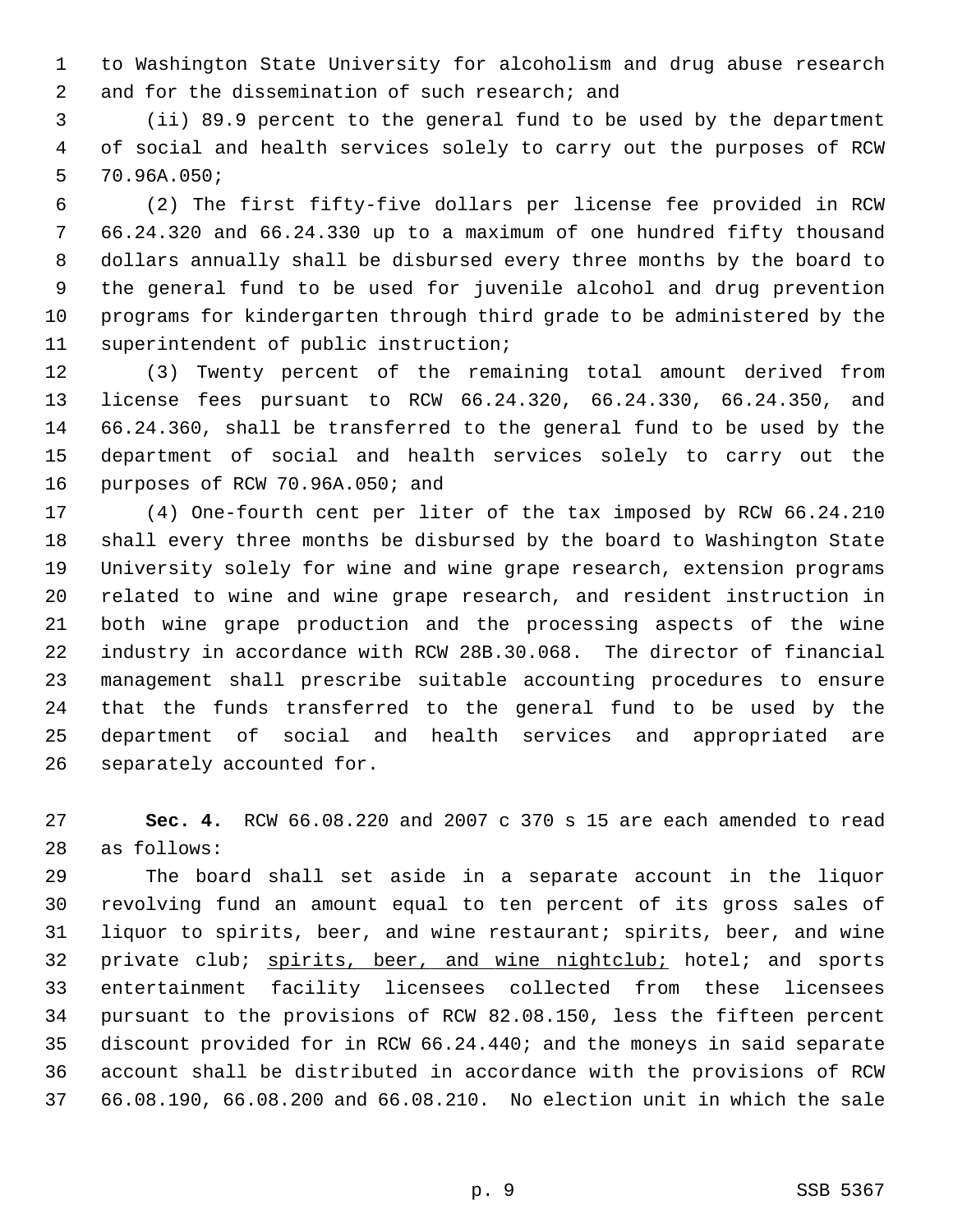1 of liquor under spirits, beer, and wine restaurant; spirits, beer, and 2 wine private club; spirits, beer, and wine nightclub; and sports 3 entertainment facility licenses is unlawful shall be entitled to share 4 in the distribution of moneys from such separate account.

 5 **Sec. 5.** RCW 66.20.310 and 2008 c 94 s 11 and 2008 c 41 s 3 are 6 each reenacted and amended to read as follows:

 7 (1)(a) There shall be an alcohol server permit, known as a class 12 8 permit, for a manager or bartender selling or mixing alcohol, spirits, 9 wines, or beer for consumption at an on-premises licensed facility.

10 (b) There shall be an alcohol server permit, known as a class 13 11 permit, for a person who only serves alcohol, spirits, wines, or beer 12 for consumption at an on-premises licensed facility.

13 (c) As provided by rule by the board, a class 13 permit holder may 14 be allowed to act as a bartender without holding a class 12 permit.

15 (2)(a) Effective January 1, 1997, except as provided in (d) of this 16 subsection, every alcohol server employed, under contract or otherwise, 17 at a retail licensed premise shall ( $(have)$ ) be issued ( $(to - them)$ ) a 18 class 12 or class 13 permit.

19 (b) Every class 12 and class 13 permit issued shall be issued in 20 the name of the applicant and no other person may use the permit of 21 another permit holder. The holder shall present the permit upon 22 request to inspection by a representative of the board or a peace 23 officer. The class 12 or class 13 permit shall be valid for employment 24 at any retail licensed premises described in (a) of this subsection.

25 (c) Except as provided in (d) of this subsection, no licensee 26 holding a license as authorized by RCW 66.24.320, 66.24.330, 66.24.350, 27 66.24.400, 66.24.425, 66.24.450, ((and)) 66.24.570, and section 1 of 28 this act may employ or accept the services of any person without the 29 person first having a valid class 12 or class 13 permit.

30 (d) Within sixty days of initial employment, every person whose 31 duties include the compounding, sale, service, or handling of liquor 32 shall have a class 12 or class 13 permit.

33 (e) No person may perform duties that include the sale or service 34 of alcoholic beverages on a retail licensed premises without possessing 35 a valid alcohol server permit.

36 (3) A permit issued by a training entity under this section is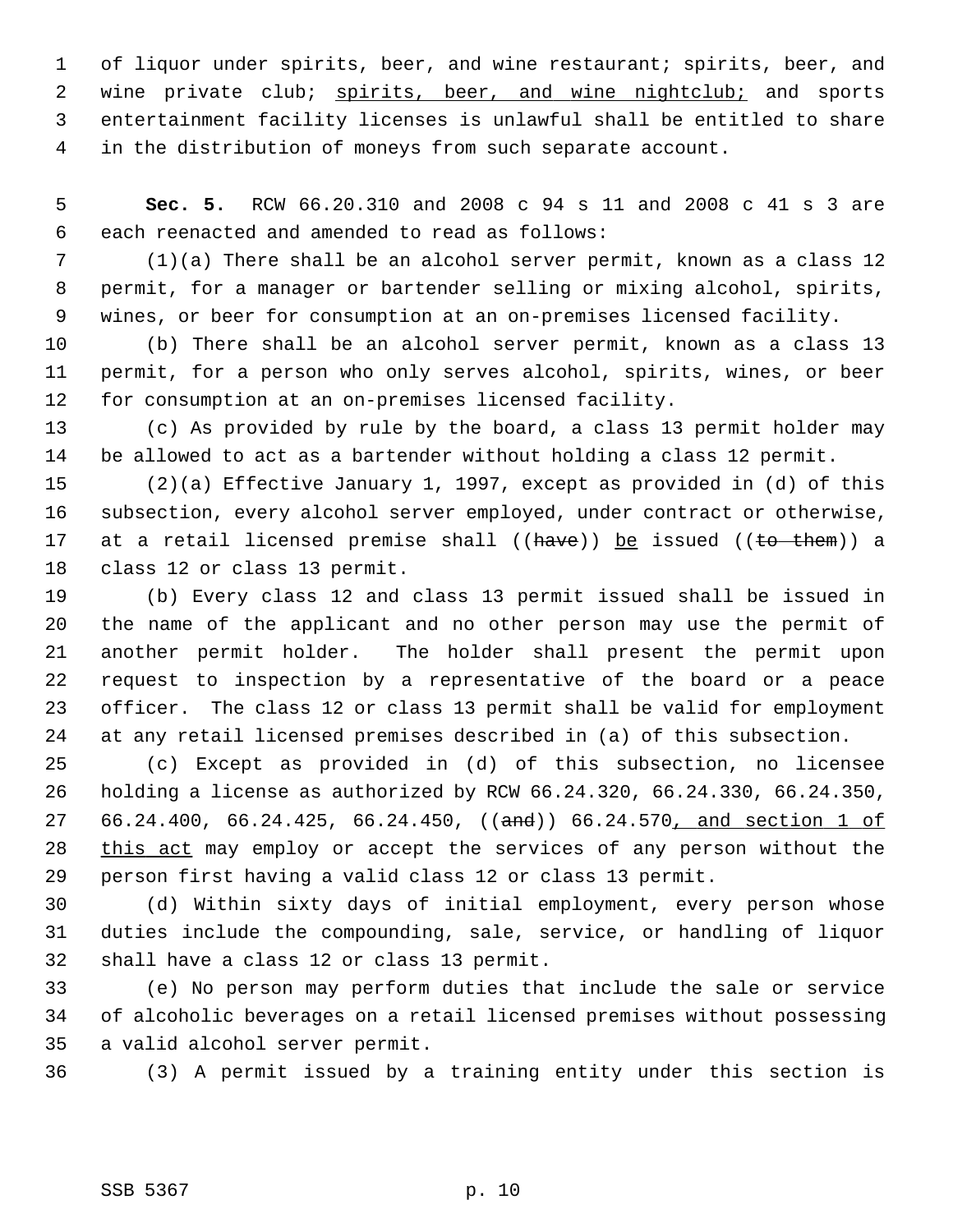1 valid for employment at any retail licensed premises described in 2 subsection (2)(a) of this section for a period of five years unless 3 suspended by the board.

 4 (4) The board may suspend or revoke an existing permit if any of 5 the following occur:

 6 (a) The applicant or permittee has been convicted of violating any 7 of the state or local intoxicating liquor laws of this state or has 8 been convicted at any time of a felony; or

 9 (b) The permittee has performed or permitted any act that 10 constitutes a violation of this title or of any rule of the board.

11 (5) The suspension or revocation of a permit under this section 12 does not relieve a licensee from responsibility for any act of the 13 employee or agent while employed upon the retail licensed premises. 14 The board may, as appropriate, revoke or suspend either the permit of 15 the employee who committed the violation or the license of the licensee 16 upon whose premises the violation occurred, or both the permit and the 17 license.

18 (6)(a) After January 1, 1997, it is a violation of this title for 19 any retail licensee or agent of a retail licensee as described in 20 subsection (2)(a) of this section to employ in the sale or service of 21 alcoholic beverages, any person who does not have a valid alcohol 22 server permit or whose permit has been revoked, suspended, or denied.

23 (b) It is a violation of this title for a person whose alcohol 24 server permit has been denied, suspended, or revoked to accept 25 employment in the sale or service of alcoholic beverages.

26 (7) Grocery stores licensed under RCW 66.24.360, the primary 27 commercial activity of which is the sale of grocery products and for 28 which the sale and service of beer and wine for on-premises consumption 29 with food is incidental to the primary business, and employees of such 30 establishments, are exempt from RCW 66.20.300 through 66.20.350.

31 **Sec. 6.** RCW 66.24.010 and 2007 c 473 s 1 are each amended to read 32 as follows:

33 (1) Every license shall be issued in the name of the applicant, and 34 the holder thereof shall not allow any other person to use the license.

35 (2) For the purpose of considering any application for a license, 36 or the renewal of a license, the board may cause an inspection of the 37 premises to be made, and may inquire into all matters in connection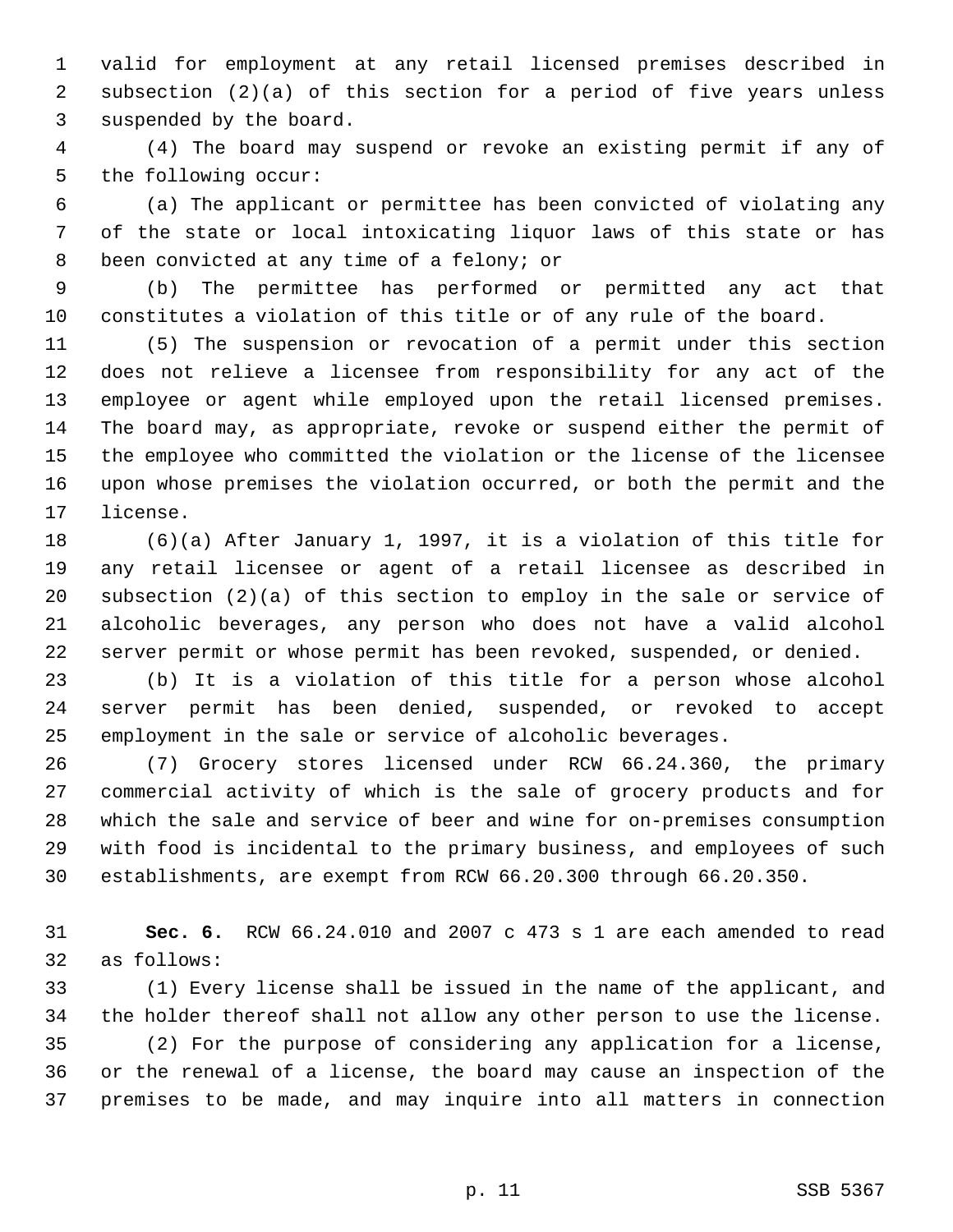1 with the construction and operation of the premises. For the purpose 2 of reviewing any application for a license and for considering the 3 denial, suspension, revocation, or renewal or denial thereof, of any 4 license, the liquor control board may consider any prior criminal 5 conduct of the applicant including an administrative violation history 6 record with the board and a criminal history record information check. 7 The board may submit the criminal history record information check to 8 the Washington state patrol and to the identification division of the 9 federal bureau of investigation in order that these agencies may search 10 their records for prior arrests and convictions of the individual or 11 individuals who filled out the forms. The board shall require 12 fingerprinting of any applicant whose criminal history record 13 information check is submitted to the federal bureau of investigation. 14 The provisions of RCW 9.95.240 and of chapter 9.96A RCW shall not apply 15 to such cases. Subject to the provisions of this section, the board 16 may, in its discretion, grant or deny the renewal or license applied 17 for. Denial may be based on, without limitation, the existence of 18 chronic illegal activity documented in objections submitted pursuant to 19 subsections (8)(d) and (12) of this section. Authority to approve an 20 uncontested or unopposed license may be granted by the board to any 21 staff member the board designates in writing. Conditions for granting 22 such authority shall be adopted by rule. No retail license of any kind 23 may be issued to:

24 (a) A person doing business as a sole proprietor who has not 25 resided in the state for at least one month prior to receiving a 26 license, except in cases of licenses issued to dining places on 27 railroads, boats, or aircraft;

28 (b) A copartnership, unless all of the members thereof are 29 qualified to obtain a license, as provided in this section;

30 (c) A person whose place of business is conducted by a manager or 31 agent, unless such manager or agent possesses the same qualifications 32 required of the licensee;

33 (d) A corporation or a limited liability company, unless it was 34 created under the laws of the state of Washington or holds a 35 certificate of authority to transact business in the state of 36 Washington.

37 (3)(a) The board may, in its discretion, subject to the provisions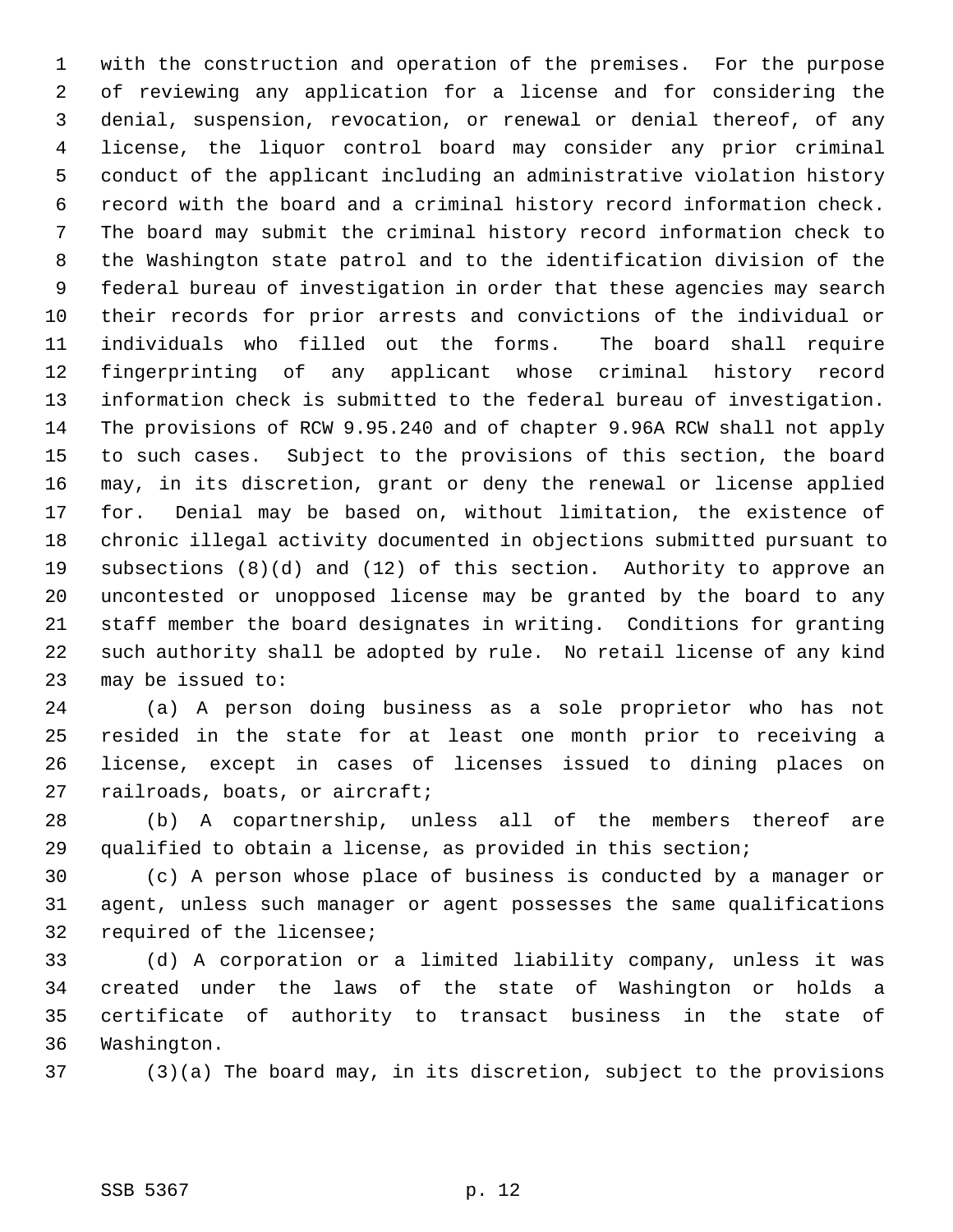1 of RCW 66.08.150, suspend or cancel any license; and all rights of the 2 licensee to keep or sell liquor thereunder shall be suspended or 3 terminated, as the case may be.

 4 (b) The board shall immediately suspend the license or certificate 5 of a person who has been certified pursuant to RCW 74.20A.320 by the 6 department of social and health services as a person who is not in 7 compliance with a support order. If the person has continued to meet 8 all other requirements for reinstatement during the suspension, 9 reissuance of the license or certificate shall be automatic upon the 10 board's receipt of a release issued by the department of social and 11 health services stating that the licensee is in compliance with the 12 order.

13 (c) The board may request the appointment of administrative law 14 judges under chapter 34.12 RCW who shall have power to administer 15 oaths, issue subpoenas for the attendance of witnesses and the 16 production of papers, books, accounts, documents, and testimony, 17 examine witnesses, and to receive testimony in any inquiry, 18 investigation, hearing, or proceeding in any part of the state, under 19 such rules and regulations as the board may adopt.

20 (d) Witnesses shall be allowed fees and mileage each way to and 21 from any such inquiry, investigation, hearing, or proceeding at the 22 rate authorized by RCW  $34.05.446$  ( $\frac{25}{10.05}$  as now or hereafter amended)). 23 Fees need not be paid in advance of appearance of witnesses to testify 24 or to produce books, records, or other legal evidence.

25 (e) In case of disobedience of any person to comply with the order 26 of the board or a subpoena issued by the board, or any of its members, 27 or administrative law judges, or on the refusal of a witness to testify 28 to any matter regarding which he or she may be lawfully interrogated, 29 the judge of the superior court of the county in which the person 30 resides, on application of any member of the board or administrative 31 law judge, shall compel obedience by contempt proceedings, as in the 32 case of disobedience of the requirements of a subpoena issued from said 33 court or a refusal to testify therein.

34 (4) Upon receipt of notice of the suspension or cancellation of a 35 license, the licensee shall forthwith deliver up the license to the 36 board. Where the license has been suspended only, the board shall 37 return the license to the licensee at the expiration or termination of 38 the period of suspension. The board shall notify all vendors in the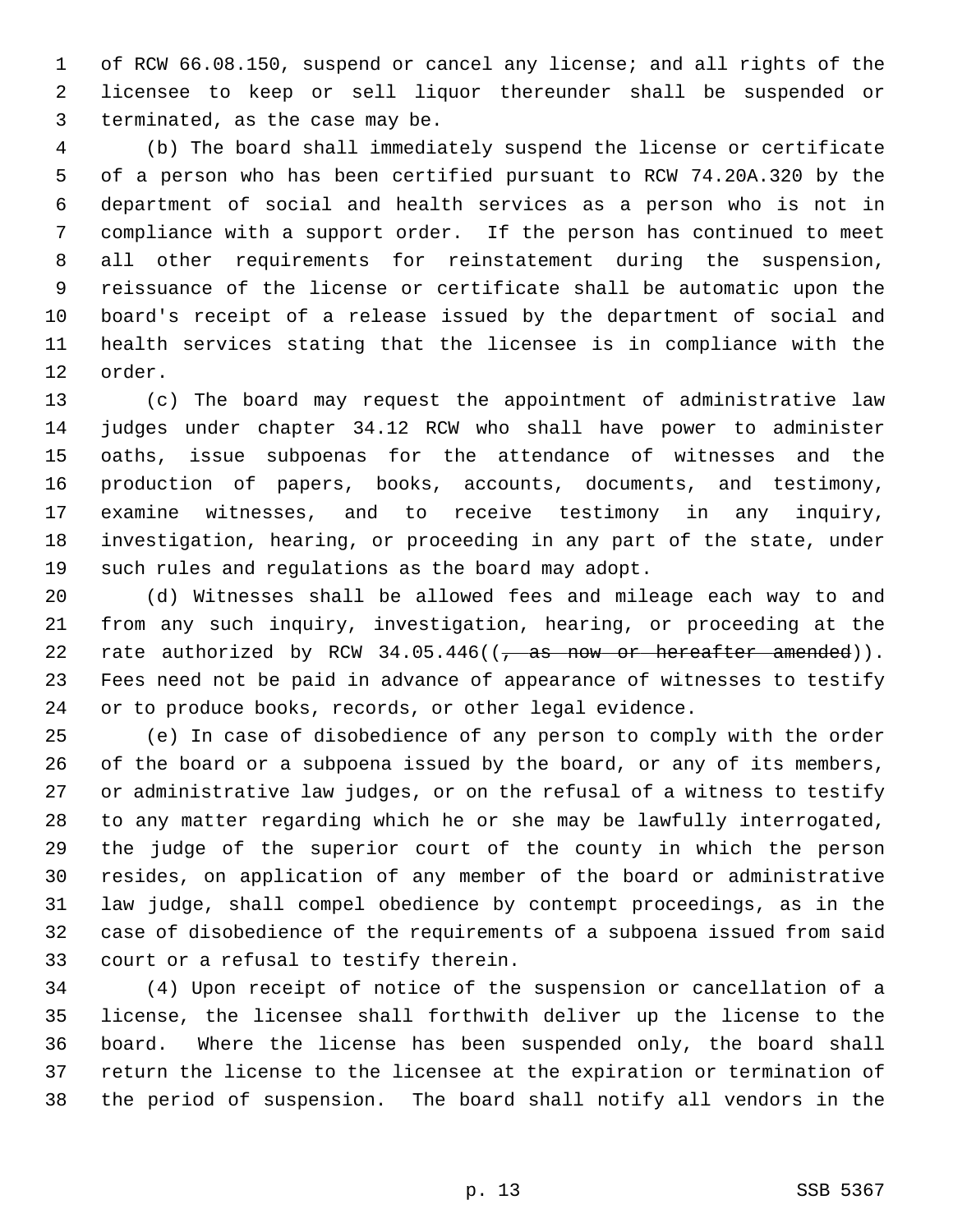1 city or place where the licensee has its premises of the suspension or 2 cancellation of the license; and no employee may allow or cause any 3 liquor to be delivered to or for any person at the premises of that 4 licensee.

 5 (5)(a) At the time of the original issuance of a spirits, beer, and 6 wine restaurant license, the board shall prorate the license fee 7 charged to the new licensee according to the number of calendar 8 quarters, or portion thereof, remaining until the first renewal of that 9 license is required.

10 (b) Unless sooner canceled, every license issued by the board shall 11 expire at midnight of the thirtieth day of June of the fiscal year for 12 which it was issued. However, if the board deems it feasible and 13 desirable to do so, it may establish, by rule pursuant to chapter 34.05 14 RCW, a system for staggering the annual renewal dates for any and all 15 licenses authorized by this chapter. If such a system of staggered 16 annual renewal dates is established by the board, the license fees 17 provided by this chapter shall be appropriately prorated during the 18 first year that the system is in effect.

19 (6) Every license issued under this section shall be subject to all 20 conditions and restrictions imposed by this title or by rules adopted 21 by the board. All conditions and restrictions imposed by the board in 22 the issuance of an individual license shall be listed on the face of 23 the individual license along with the trade name, address, and 24 expiration date.

25 (7) Every licensee shall post and keep posted its license, or 26 licenses, in a conspicuous place on the premises.

27 (8)(a) Unless (b) of this subsection applies, before the board 28 issues a new or renewal license to an applicant it shall give notice of 29 such application to the chief executive officer of the incorporated 30 city or town, if the application is for a license within an 31 incorporated city or town, or to the county legislative authority, if 32 the application is for a license outside the boundaries of incorporated 33 cities or towns.

34 (b) If the application for a special occasion license is for an 35 event held during a county, district, or area fair as defined by RCW 36 15.76.120, and the county, district, or area fair is located on 37 property owned by the county but located within an incorporated city or 38 town, the county legislative authority shall be the entity notified by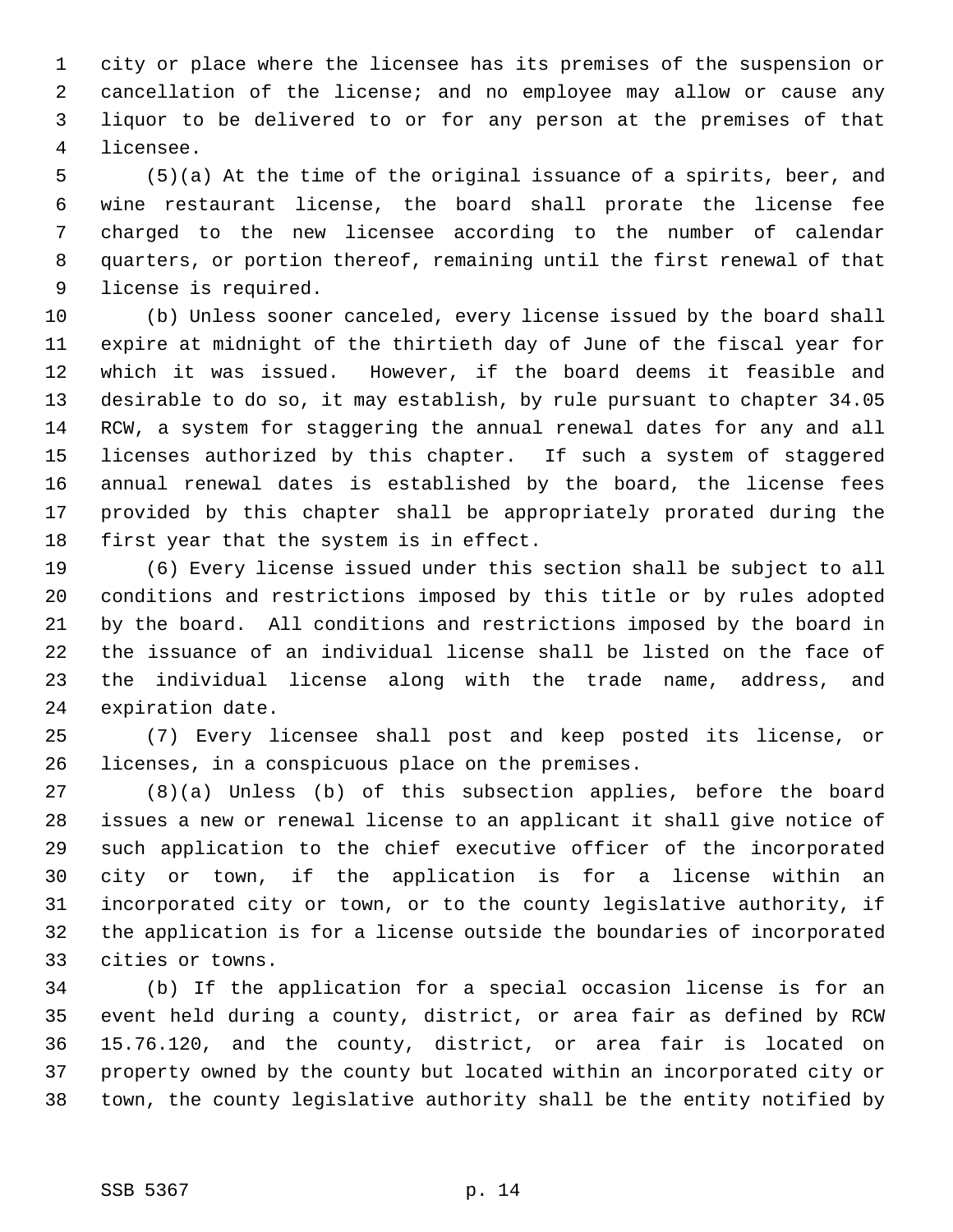1 the board under (a) of this subsection. The board shall send a 2 duplicate notice to the incorporated city or town within which the fair 3 is located.

 4 (c) The incorporated city or town through the official or employee 5 selected by it, or the county legislative authority or the official or 6 employee selected by it, shall have the right to file with the board 7 within twenty days after date of transmittal of such notice, written 8 objections against the applicant or against the premises for which the 9 new or renewal license is asked. The board may extend the time period 10 for submitting written objections.

11 (d) The written objections shall include a statement of all facts 12 upon which such objections are based, and in case written objections 13 are filed, the city or town or county legislative authority may request 14 and the liquor control board may in its discretion hold a hearing 15 subject to the applicable provisions of Title 34 RCW. If the board 16 makes an initial decision to deny a license or renewal based on the 17 written objections of an incorporated city or town or county 18 legislative authority, the applicant may request a hearing subject to 19 the applicable provisions of Title 34 RCW. If such a hearing is held 20 at the request of the applicant, liquor control board representatives 21 shall present and defend the board's initial decision to deny a license 22 or renewal.

23 (e) Upon the granting of a license under this title the board shall 24 send written notification to the chief executive officer of the 25 incorporated city or town in which the license is granted, or to the 26 county legislative authority if the license is granted outside the 27 boundaries of incorporated cities or towns. When the license is for a 28 special occasion license for an event held during a county, district, 29 or area fair as defined by RCW 15.76.120, and the county, district, or 30 area fair is located on county-owned property but located within an 31 incorporated city or town, the written notification shall be sent to 32 both the incorporated city or town and the county legislative 33 authority.

34 (9)(a) Before the board issues any license to any applicant, it 35 shall give (i) due consideration to the location of the business to be 36 conducted under such license with respect to the proximity of churches, 37 schools, and public institutions and (ii) written notice, with receipt 38 verification, of the application to public institutions identified by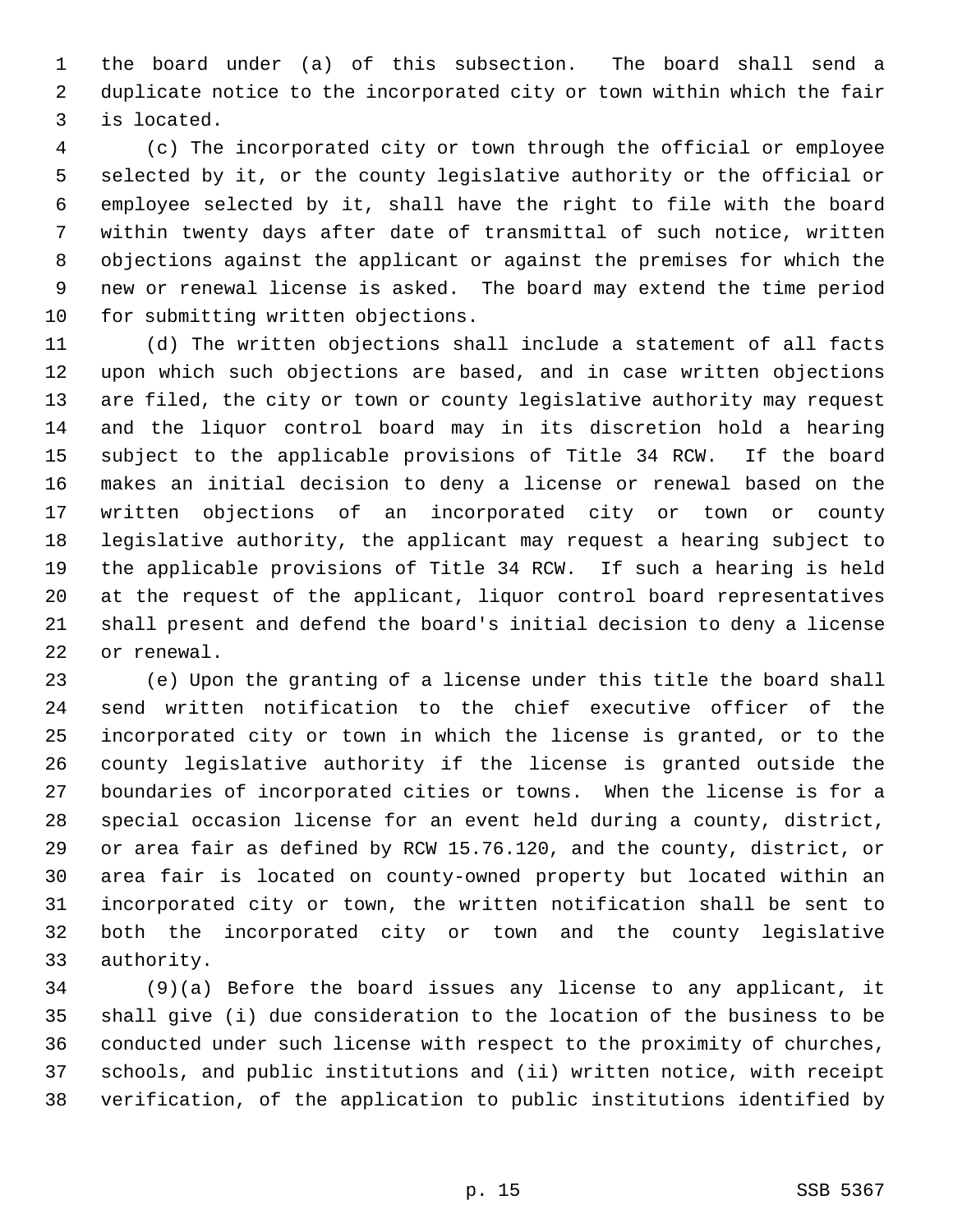1 the board as appropriate to receive such notice, churches, and schools 2 within five hundred feet of the premises to be licensed. The board 3 shall not issue ((no beer retailer)) a liquor license for either on-4 premises or off-premises consumption ((or wine retailer license for 5 either on-premises or off-premises consumption or spirits, beer, and 6 wine restaurant license)) covering any premises not now licensed, if 7 such premises are within five hundred feet of the premises of any tax- 8 supported public elementary or secondary school measured along the most 9 direct route over or across established public walks, streets, or other 10 public passageway from the main entrance of the school to the nearest 11 public entrance of the premises proposed for license, and if, after 12 receipt by the school of the notice as provided in this subsection, the 13 board receives written objection, within twenty days after receiving 14 such notice, from an official representative or representatives of the 15 school within five hundred feet of said proposed licensed premises, 16 indicating to the board that there is an objection to the issuance of 17 such license because of proximity to a school. The board may extend 18 the time period for submitting objections. For the purpose of this 19 section, "church" ((shall)) means a building erected for and used 20 exclusively for religious worship and schooling or other activity in 21 connection therewith. For the purpose of this section, "public 22 institution" ((shall)) means institutions of higher education, parks, 23 community centers, libraries, and transit centers.

24 (b) No liquor license may be issued or reissued by the board to any 25 motor sports facility or licensee operating within the motor sports 26 facility unless the motor sports facility enforces a program reasonably 27 calculated to prevent alcohol or alcoholic beverages not purchased 28 within the facility from entering the facility and such program is 29 approved by local law enforcement agencies.

30 (c) It is the intent under this subsection (9) that a retail 31 license shall not be issued by the board where doing so would, in the 32 judgment of the board, adversely affect a private school meeting the 33 requirements for private schools under Title 28A RCW, which school is 34 within five hundred feet of the proposed licensee. The board shall 35 fully consider and give substantial weight to objections filed by 36 private schools. If a license is issued despite the proximity of a 37 private school, the board shall state in a letter addressed to the 38 private school the board's reasons for issuing the license.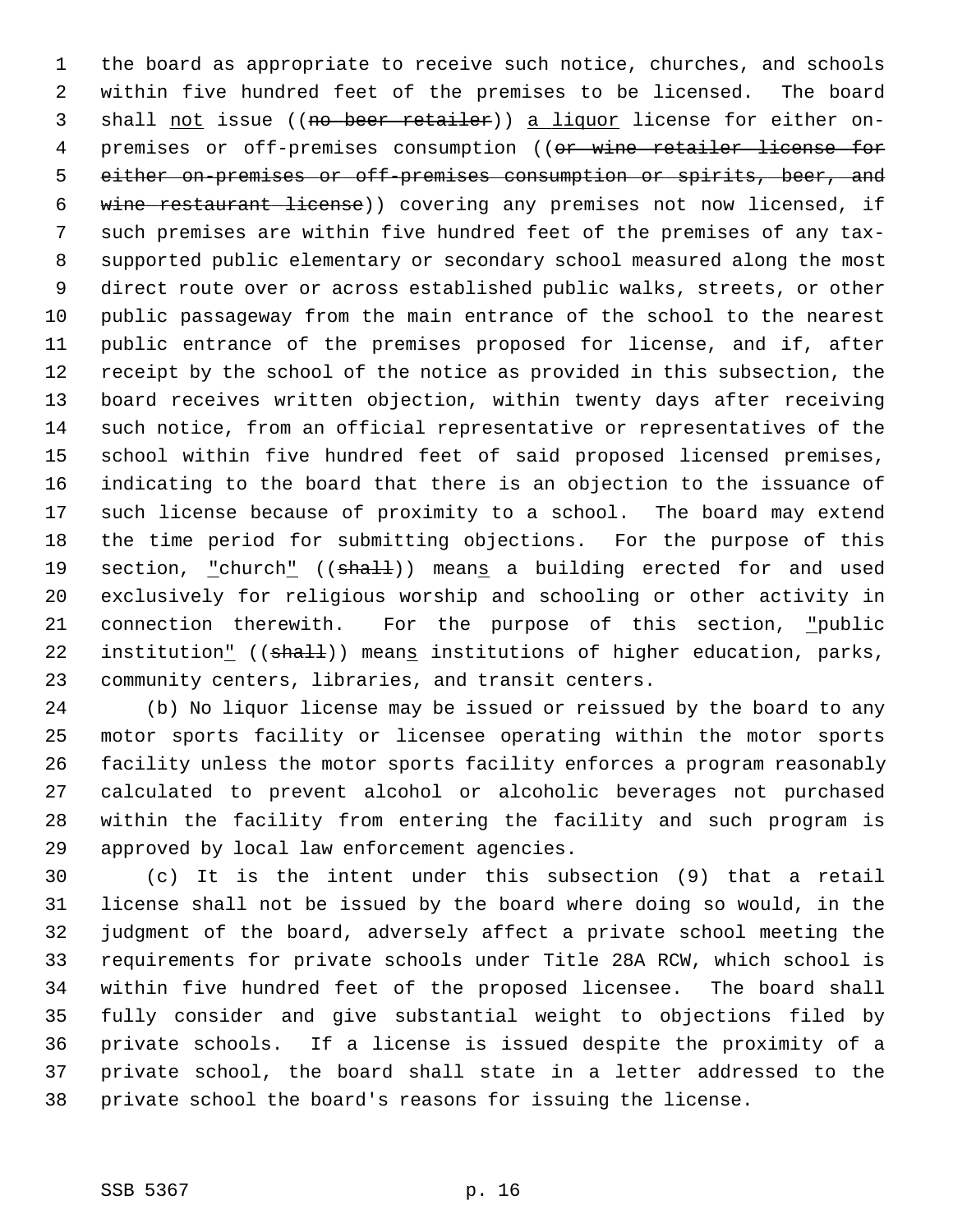1 (10) The restrictions set forth in subsection (9) of this section 2 shall not prohibit the board from authorizing the assumption of 3 existing licenses now located within the restricted area by other 4 persons or licenses or relocations of existing licensed premises within 5 the restricted area. In no case may the licensed premises be moved 6 closer to a church or school than it was before the assumption or 7 relocation.

 8 (11)(a) Nothing in this section prohibits the board, in its 9 discretion, from issuing a temporary retail or distributor license to 10 an applicant to operate the retail or distributor premises during the 11 period the application for the license is pending. The board may 12 establish a fee for a temporary license by rule.

13 (b) A temporary license issued by the board under this section 14 shall be for a period not to exceed sixty days. A temporary license 15 may be extended at the discretion of the board for additional periods 16 of sixty days upon payment of an additional fee and upon compliance 17 with all conditions required in this section.

18 (c) Refusal by the board to issue or extend a temporary license 19 shall not entitle the applicant to request a hearing. A temporary 20 license may be canceled or suspended summarily at any time if the board 21 determines that good cause for cancellation or suspension exists. RCW 22 66.08.130 applies to temporary licenses.

23 (d) Application for a temporary license shall be on such form as 24 the board shall prescribe. If an application for a temporary license 25 is withdrawn before issuance or is refused by the board, the fee which 26 accompanied such application shall be refunded in full.

27 (12) In determining whether to grant or deny a license or renewal 28 of any license, the board shall give substantial weight to objections 29 from an incorporated city or town or county legislative authority based 30 upon chronic illegal activity associated with the applicant's 31 operations of the premises proposed to be licensed or the applicant's 32 operation of any other licensed premises, or the conduct of the 33 applicant's patrons inside or outside the licensed premises. "Chronic 34 illegal activity" means (a) a pervasive pattern of activity that 35 threatens the public health, safety, and welfare of the city, town, or 36 county including, but not limited to, open container violations, 37 assaults, disturbances, disorderly conduct, or other criminal law 38 violations, or as documented in crime statistics, police reports,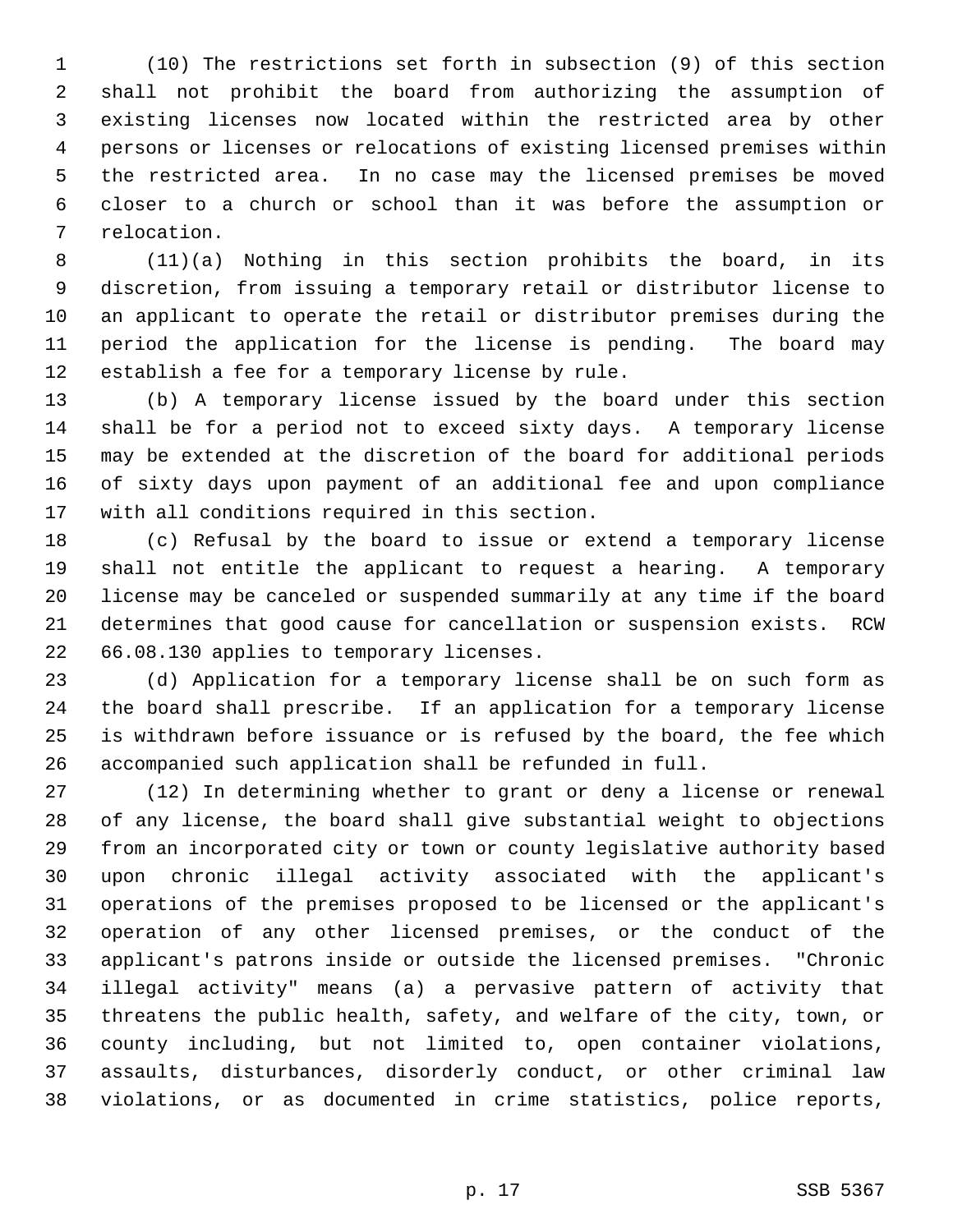1 emergency medical response data, calls for service, field data, or 2 similar records of a law enforcement agency for the city, town, county, 3 or any other municipal corporation or any state agency; or (b) an 4 unreasonably high number of citations for violations of RCW 46.61.502 5 associated with the applicant's or licensee's operation of any licensed 6 premises as indicated by the reported statements given to law 7 enforcement upon arrest.

 8 **Sec. 7.** RCW 66.24.420 and 2007 c 370 s 19 and 2007 c 370 s 8 are 9 each reenacted and amended to read as follows:

10 (1) The spirits, beer, and wine restaurant license shall be issued 11 in accordance with the following schedule of annual fees:

12 (a) The annual fee for a spirits, beer, and wine restaurant license 13 shall be graduated according to the dedicated dining area and type of 14 service provided as follows:

| 15  | Less than 50% dedicated dining area | \$2,000 |
|-----|-------------------------------------|---------|
| 16  | 50% or more dedicated dining area   | \$1,600 |
| -17 | Service bar only                    | \$1,000 |

18 (b) The annual fee for the license when issued to any other 19 spirits, beer, and wine restaurant licensee outside of incorporated 20 cities and towns shall be prorated according to the calendar quarters, 21 or portion thereof, during which the licensee is open for business, 22 except in case of suspension or revocation of the license.

23 (c) Where the license shall be issued to any corporation, 24 association or person operating a bona fide restaurant in an airport 25 terminal facility providing service to transient passengers with more 26 than one place where liquor is to be dispensed and sold, such license 27 shall be issued upon the payment of the annual fee, which shall be a 28 master license and shall permit such sale within and from one such 29 place. Such license may be extended to additional places on the 30 premises at the discretion of the board and a duplicate license may be 31 issued for each such additional place. The holder of a master license 32 for a restaurant in an airport terminal facility must maintain in a 33 substantial manner at least one place on the premises for preparing, 34 cooking, and serving of complete meals, and such food service shall be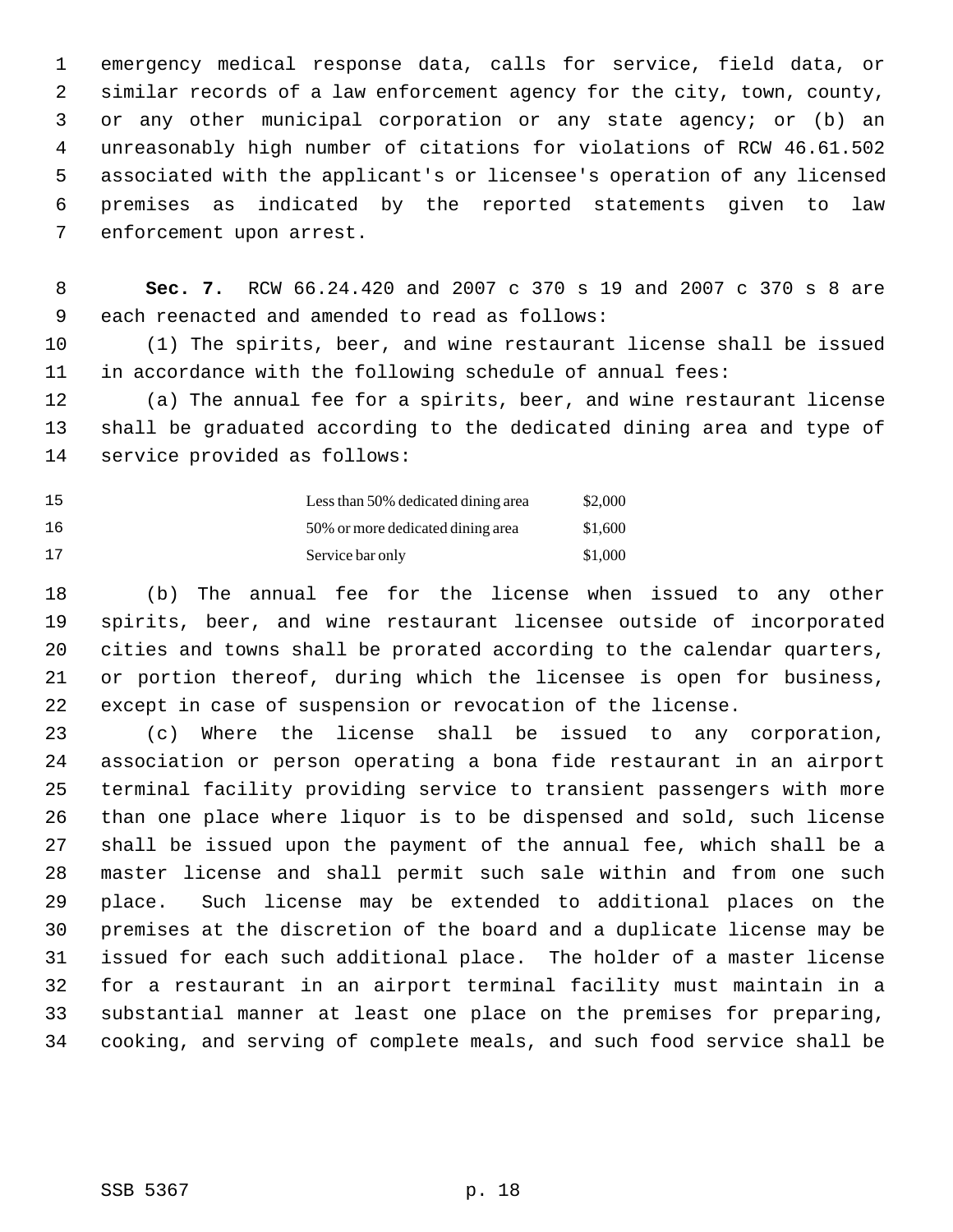1 available on request in other licensed places on the premises. An 2 additional license fee of twenty-five percent of the annual master 3 license fee shall be required for such duplicate licenses.

 4 (d) Where the license shall be issued to any corporation, 5 association, or person operating dining places at a publicly or 6 privately owned civic or convention center with facilities for sports, 7 entertainment, or conventions, or a combination thereof, with more than 8 one place where liquor is to be dispensed and sold, such license shall 9 be issued upon the payment of the annual fee, which shall be a master 10 license and shall permit such sale within and from one such place. 11 Such license may be extended to additional places on the premises at 12 the discretion of the board and a duplicate license may be issued for 13 each such additional place. The holder of a master license for a 14 dining place at such a publicly or privately owned civic or convention 15 center must maintain in a substantial manner at least one place on the 16 premises for preparing, cooking, and serving of complete meals, and 17 food service shall be available on request in other licensed places on 18 the premises. An additional license fee of ten dollars shall be 19 required for such duplicate licenses.

20 (2) The board, so far as in its judgment is reasonably possible, 21 shall confine spirits, beer, and wine restaurant licenses to the 22 business districts of cities and towns and other communities, and not 23 grant such licenses in residential districts, nor within the immediate 24 vicinity of schools, without being limited in the administration of 25 this subsection to any specific distance requirements.

26 (3) The board shall have discretion to issue spirits, beer, and 27 wine restaurant licenses outside of cities and towns in the state of 28 Washington. The purpose of this subsection is to enable the board, in 29 its discretion, to license in areas outside of cities and towns and 30 other communities, establishments which are operated and maintained 31 primarily for the benefit of tourists, vacationers and travelers, and 32 also golf and country clubs, and common carriers operating dining, club 33 and buffet cars, or boats.

34 (4) The combined total number of spirits, beer, and wine nightclub 35 licenses, and spirits, beer, and wine restaurant licenses issued in the 36 state of Washington by the board, not including spirits, beer, and wine 37 private club licenses, shall not in the aggregate at any time exceed 38 one license for each one thousand  $((time))$  two hundred of population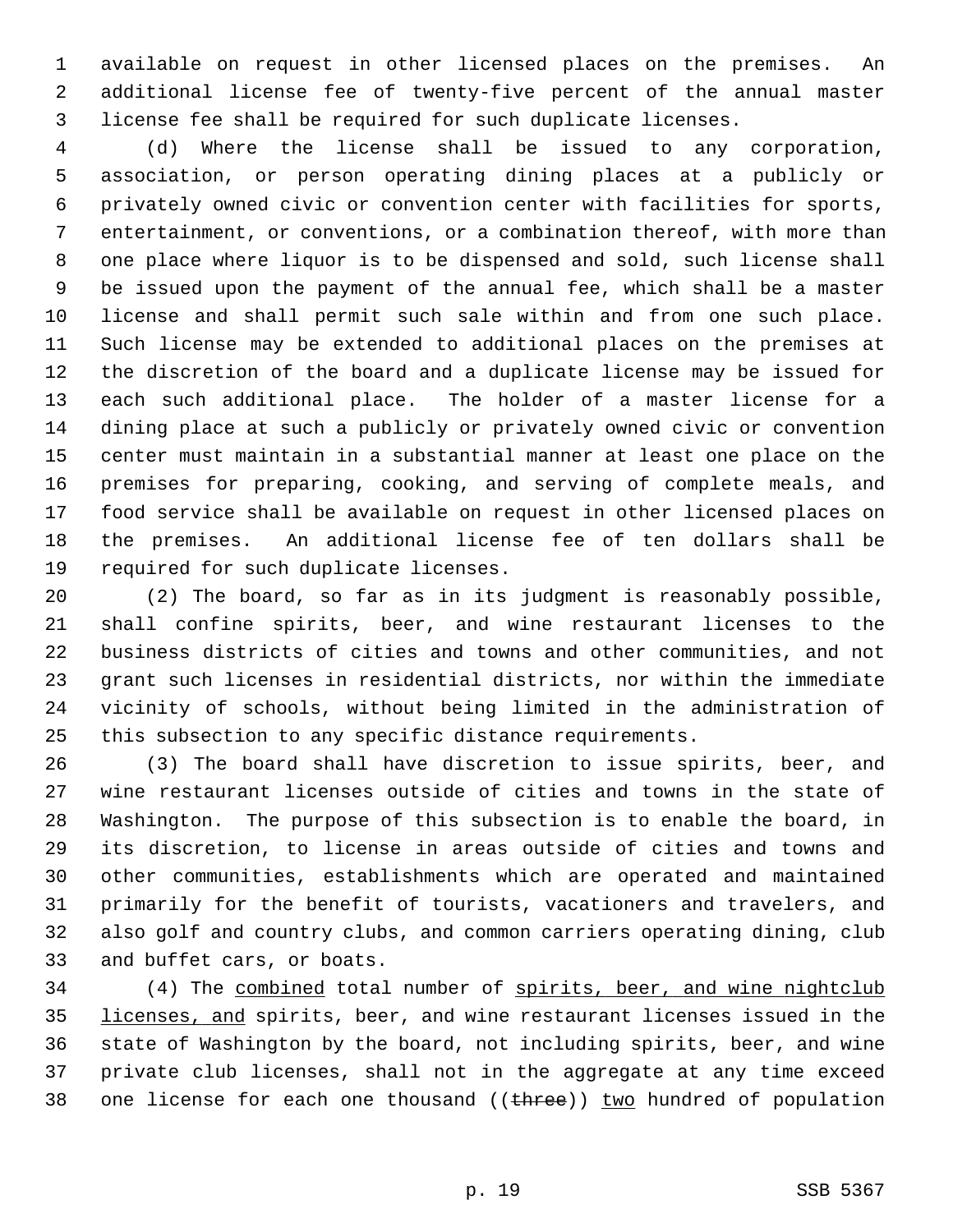1 in the state, determined according to the yearly population 2 determination developed by the office of financial management pursuant 3 to RCW 43.62.030.

 4 (5) Notwithstanding the provisions of subsection (4) of this 5 section, the board shall refuse a spirits, beer, and wine restaurant 6 license to any applicant if in the opinion of the board the spirits, 7 beer, and wine restaurant licenses already granted for the particular 8 locality are adequate for the reasonable needs of the community.

 9 (6)(a) The board may issue a caterer's endorsement to this license 10 to allow the licensee to remove the liquor stocks at the licensed 11 premises, for use as liquor for sale and service at event locations at 12 a specified date and, except as provided in subsection (7) of this 13 section, place not currently licensed by the board. If the event is 14 open to the public, it must be sponsored by a society or organization 15 as defined by RCW 66.24.375. If attendance at the event is limited to 16 members or invited guests of the sponsoring individual, society, or 17 organization, the requirement that the sponsor must be a society or 18 organization as defined by RCW 66.24.375 is waived. Cost of the 19 endorsement is three hundred fifty dollars.

20 (b) The holder of this license with a catering endorsement shall, 21 if requested by the board, notify the board or its designee of the 22 date, time, place, and location of any catered event. Upon request, 23 the licensee shall provide to the board all necessary or requested 24 information concerning the society or organization that will be holding 25 the function at which the endorsed license will be utilized.

26 (c) The holder of this license with a caterer's endorsement may, 27 under conditions established by the board, store liquor on the premises 28 of another not licensed by the board so long as there is a written 29 agreement between the licensee and the other party to provide for 30 ongoing catering services, the agreement contains no exclusivity 31 clauses regarding the alcoholic beverages to be served, and the 32 agreement is filed with the board.

33 (d) The holder of this license with a caterer's endorsement may, 34 under conditions established by the board, store liquor on other 35 premises operated by the licensee so long as the other premises are 36 owned or controlled by a leasehold interest by that licensee. A 37 duplicate license may be issued for each additional premises. A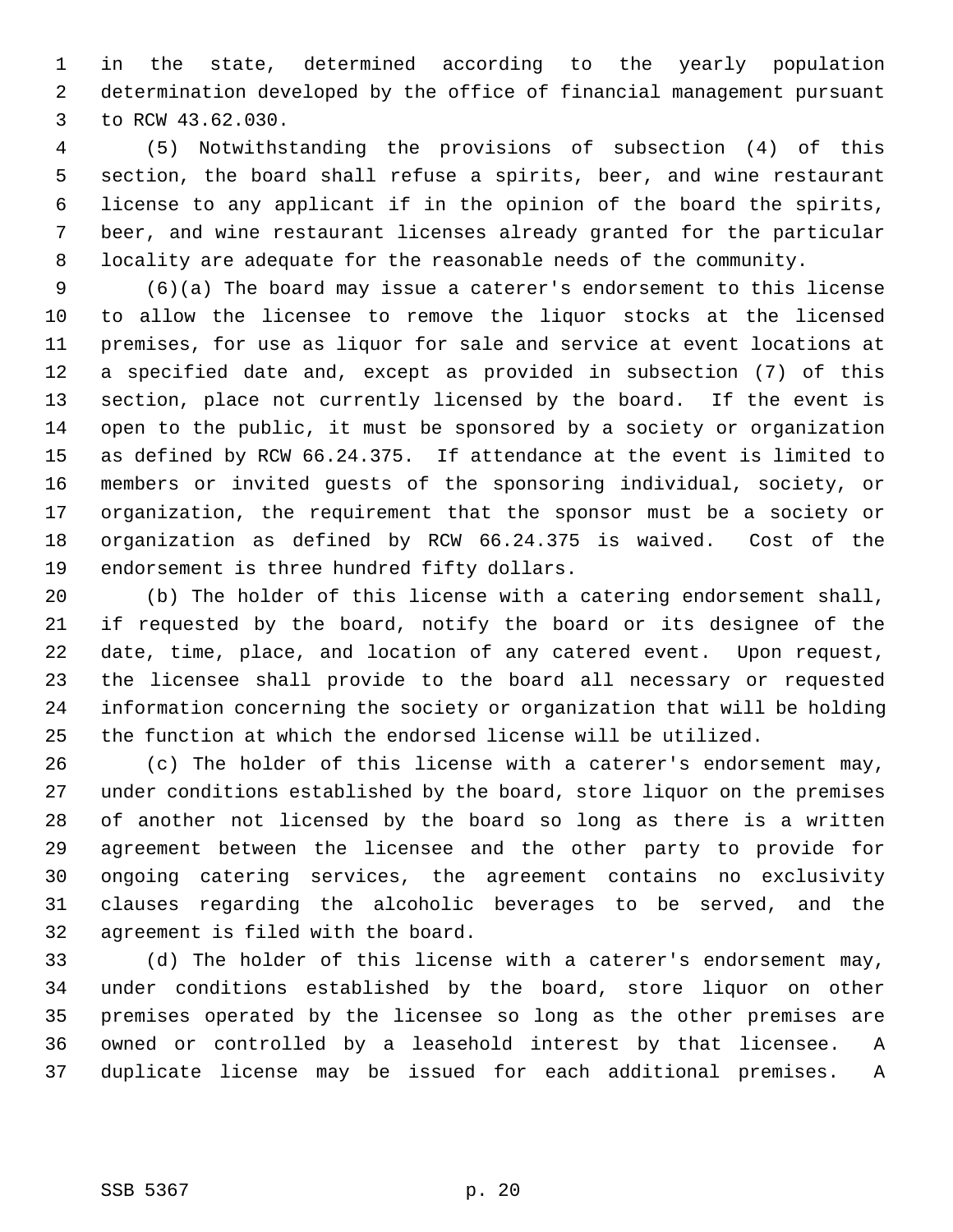1 license fee of twenty dollars shall be required for such duplicate 2 licenses.

 3 (7) Licensees under this section that hold a caterer's endorsement 4 are allowed to use this endorsement on a domestic winery premises or on 5 the premises of a passenger vessel and may store liquor at such 6 premises under conditions established by the board under the following 7 conditions:

 8 (a) Agreements between the domestic winery or passenger vessel, as 9 the case may be, and the retail licensee shall be in writing, contain 10 no exclusivity clauses regarding the alcoholic beverages to be served, 11 and be filed with the board; and

12 (b) The domestic winery or passenger vessel, as the case may be, 13 and the retail licensee shall be separately contracted and compensated 14 by the persons sponsoring the event for their respective services.

15 **Sec. 8.** RCW 66.24.440 and 2007 c 370 s 20 are each amended to read 16 as follows:

17 Each spirits, beer, and wine restaurant, spirits, beer, and wine 18 private club, hotel, spirits, beer, and wine nightclub, and sports 19 entertainment facility licensee shall be entitled to purchase any 20 spirituous liquor items salable under such license from the board at a 21 discount of not less than fifteen percent from the retail price fixed 22 by the board, together with all taxes.

23 **Sec. 9.** RCW 66.40.030 and 1999 c 281 s 8 are each amended to read 24 as follows:

25 Within any unit referred to in RCW 66.40.010, there may be held a 26 separate election upon the question of whether the sale of liquor under 27 spirits, beer, and wine restaurant; spirits, beer, and wine private 28 club; spirits, beer, and wine nightclub; and sports entertainment 29 facility licenses, shall be permitted within such unit. The conditions 30 and procedure for holding such election shall be those prescribed by 31 RCW 66.40.020, 66.40.040, 66.40.100, 66.40.110 and 66.40.120. Whenever 32 a majority of qualified voters voting upon said question in any such 33 unit shall have voted "against the sale of liquor under spirits, beer, 34 and wine restaurant; spirits, beer, and wine private club; spirits, 35 beer, and wine nightclub; and sports entertainment facility licenses", 36 the county auditor shall file with the liquor control board a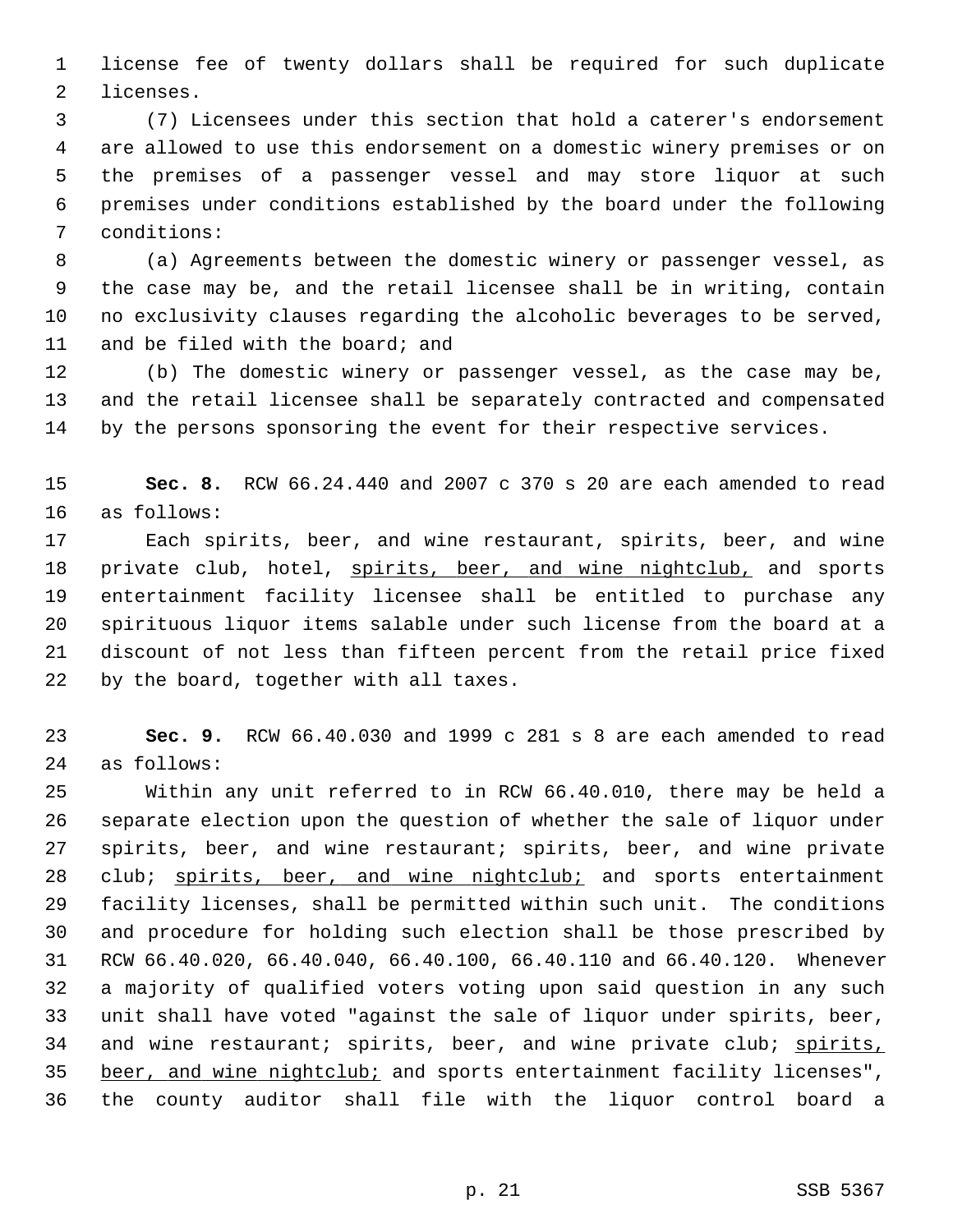1 certificate showing the result of the canvass at such election; and 2 after ninety days from and after the date of the canvass, it shall not 3 be lawful for licensees to maintain and operate premises within the 4 election unit licensed under spirits, beer, and wine restaurant; 5 spirits, beer, and wine private club; spirits, beer, and wine 6 nightclub; and sports entertainment facility licenses. The addition 7 after an election under this section of new territory to a city, town, 8 or county, by annexation, disincorporation, or otherwise, shall not 9 extend the prohibition against the sale of liquor under spirits, beer, 10 and wine restaurant; spirits, beer, and wine private club; spirits, 11 beer, and wine nightclub; and sports entertainment facility licenses to 12 the new territory. Elections held under RCW 66.40.010, 66.40.020, 13 66.40.040, 66.40.100, 66.40.110, 66.40.120 and 66.40.140, shall be 14 limited to the question of whether the sale of liquor by means other 15 than under spirits, beer, and wine restaurant; spirits, beer, and wine 16 private club; spirits, beer, and wine nightclub; and sports 17 entertainment facility licenses shall be permitted within such election 18 unit.

19 **Sec. 10.** RCW 66.40.130 and 1999 c 281 s 9 are each amended to read 20 as follows:

21 Ninety days after December 2, 1948, spirits, beer, and wine 22 restaurant; spirits, beer, and wine private club; spirits, beer, and 23 wine nightclub; and sports entertainment facility licenses may be 24 issued in any election unit in which the sale of liquor is then lawful. 25 No spirits, beer, and wine restaurant; spirits, beer, and wine private 26 club; spirits, beer, and wine nightclub; and sports entertainment 27 facility license shall be issued in any election unit in which the sale 28 of liquor is forbidden as the result of an election held under RCW 29 66.40.010, 66.40.020, 66.40.040, 66.40.100, 66.40.110, 66.40.120 and 30 66.40.140, unless a majority of the qualified electors in such election 31 unit voting upon this initiative at the general election in November, 32 1948, vote in favor of this initiative, or unless at a subsequent 33 general election in which the question of whether the sale of liquor 34 under spirits, beer, and wine restaurant; spirits, beer, and wine 35 private club; spirits, beer, and wine nightclub; and sports 36 entertainment facility licenses shall be permitted within such unit is 37 submitted to the electorate, as provided in RCW 66.40.030, a majority